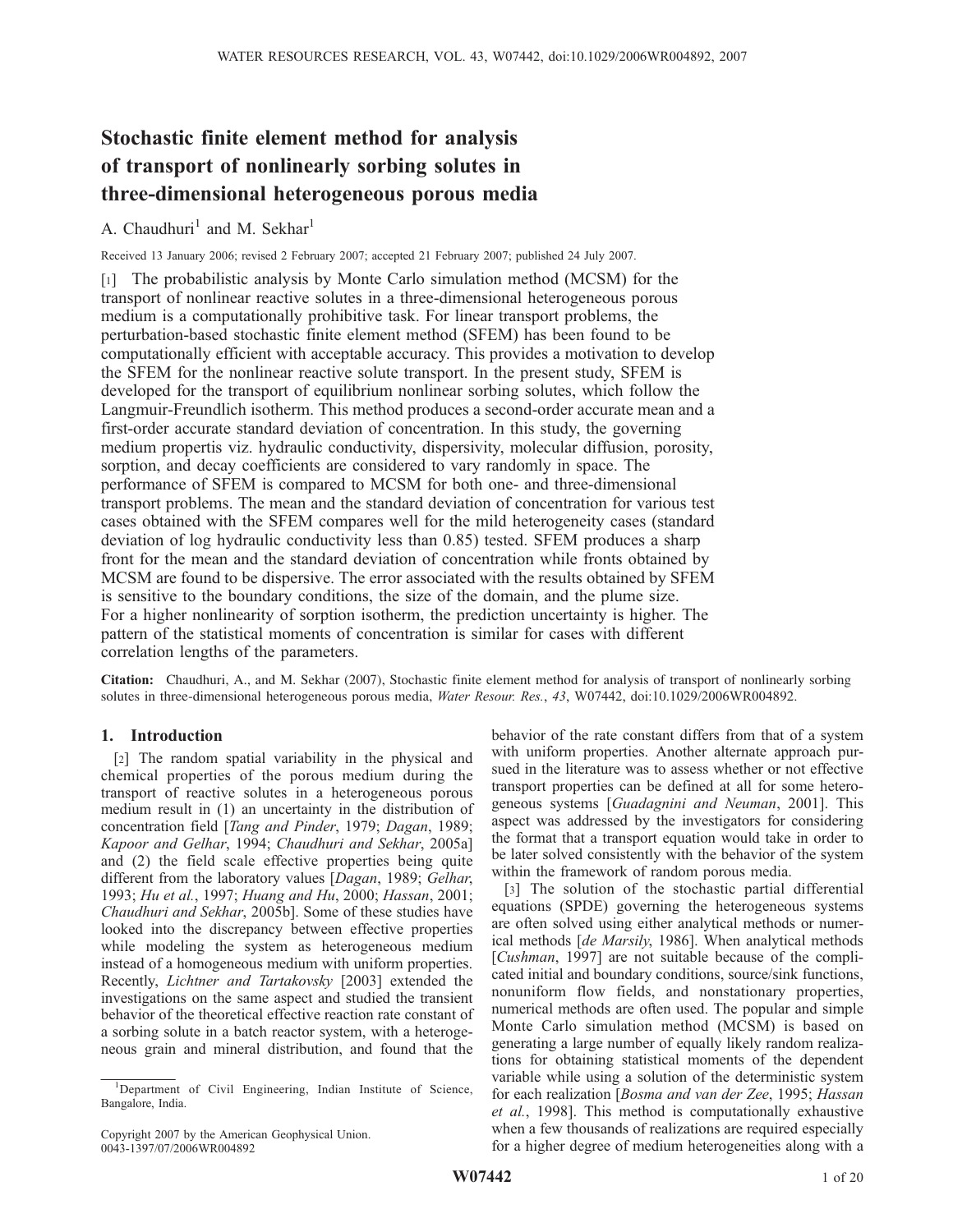higher space-time grid resolution. To avoid this difficulty associated with simulations involving multiple realizations, alternate methods such as moment equation method [*Guadagnini and Neuman*, 1999; *Guadagnini and Neuman*, 2001; *Wu et al.*, 2004; *Lu and Zhang*, 2004] and stochastic finite element method (SFEM) [*Spanos and Ghanem*, 1989] were proposed. These methods combine perturbation theory with numerical methods (for example, finite element, finite difference), which have been developed for solving the deterministic system. Some of these studies were aimed at comparing solutions obtained through these alternate approaches with that of the Monte Carlo simulations. The accuracy of these moment equation methods has been tested for consistency in the physical solution under transient cases for higher variances of random parameters. *Morales-Casique et al.* [2006] proposed an improved iterative moment equation method, which was found to provide good results for the nonreactive solute transport problem. It was shown that for some cases, the second-order solutions for the mean and the variance of concentration were inadequate to describe the physics involved in the transport process. Further, it was also shown that for higher variances of log hydraulic conductivity ( $\sigma_{fK}^2 > 0.3$ ), the comparison deteriorates. *Tartakovsky et al*. [2002] showed that in spite of using a higher order solution, the mean concentration showed oscillations and its convergence rate diminished with time even for small variances when analyzing a batch heterogeneous system in the absence of flow and diffusion processes.

[4] Stochastic finite element method, which is an alternate perturbation-based approach, was found to be a computationally attractive method for solving SPDEs. Recently, SFEM was applied in the groundwater literature for studying linear problems involving the flow and transport of solutes in three-dimensional heterogeneous porous medium [*Osnes and Langtangen*, 1998; *Ghanem*, 1998], and it was demonstrated that the method was computationally efficient in comparison with MCSM and was accurate even for a time-dependent linear transport problem for higher variances close to  $\sigma_{fK}^2 = 0.95$  [*Chaudhuri and Sekhar*, 2005b]. The formulation for applying SFEM to the nonlinear problems is not similar to that of the linear case as equations for lower order statistics involve the higher order statistics. The SFEM formulation for the nonlinear problems involves a different approach because of the type of the nonlinear terms in the transport equation. In addition, as the nonlinear problems would involve use of a suitable iterative scheme (for example, Newton-Raphson) within the time step of the numerical approach, it is required to assess the accuracy and computational efficiency of the SFEM developed for the nonlinear reactions, with respect to MCSM. *Lie and Qui* [2000] applied SFEM for the nonlinear structural engineering problems while analyzing nonlinear dynamics of a structure.

[5] Most of the reactive solutes follow a nonlinear reaction during the mass transfer process between aqueous and solid phase. Several studies have been made considering the coupled effects of nonlinear sorption and heterogeneity of medium properties. *Berglund and Cvetkovic* [1996] developed an analytical solution in Lagrangian framework for the displacement of purely advective and nonlinear sorbing solutes in a three-dimensional heterogeneous aqui-

fer. Effect of the choice of isotherm equation representing nonlinear sorption on the cleanup time was studied. *Bosma et al.* [1996] modeled the average plume behavior in terms of the first two spatial moments using Monte Carlo simulations for physically and chemically heterogeneous porous media. Using a particle-tracking random walk technique, *Abulaban and Nieber* [2000] analyzed the transport of nonlinear sorbing solutes in two-dimensional steady and heterogeneous flow fields for various degrees of nonlinearity in the Freundlich isotherm equation, and behavior of the plume was quantified in terms of longitudinal spatial moments of various orders. In the above studies, the results were presented in terms of spatial moments of the plume. But for reliability analysis of concentration distribution, the mean and standard deviation of concentration are also quite important. *Xin and Zhang* [1998] developed an analytical solution of the mean and the standard deviation of concentration front for the one-dimensional transport of biodegrading solutes in a heterogeneous porous media. The problem setting uses simplified boundary conditions in order to apply an analytical approach. A spatial variation of the velocity due to random porosity field alone was considered in their study, while treating that hydraulic conductivity is not spatially varying random parameter. In the Lagrangian framework, *Severino et al.* [2000] derived the flux-averaged concentration of a nonlinearly sorbing solute, which was transported in a heterogeneous aquifer without considering the effects of pore-scale dispersion (pure advection case). Comparing the temporal plume moments obtained using stochastic analysis for a heterogeneous case with that of a deterministic equation, they presented the equivalent retardation coefficient and equivalent macrodispersivity at various spatial locations. It was observed that these increased with the travel distance. They also showed that the nonlinearity has a significant influence on the macrodispersivity and retardation.

[6] The objective of the present study is to develop a SFEM for the transport of the nonlinear sorbing solutes in a general three-dimensional heterogeneous porous media and test its performance. The motivation is that SFEM performed quite well for the linear transport problem, and relatively few attempts were made in the literature for using perturbation-based methods for the nonlinear problems while analyzing solute transport in a porous medium. In the proposed method, the nonlinear partial differential equation is transformed to a set of algebraic equations for each time step using the conventional finite element method (FEM). Later, a perturbation approximation is applied to the set of finite element equations. The SFEM formulation here uses a computationally efficient approach for computing the derivatives of concentration with respect to the random parameters [*Chaudhuri and Sekhar*, 2005a]. The accuracy and the computational efficiency of this method is compared with the commonly used MCSM by applying it on both one- and three-dimensional problems wherein the hydraulic conductivity, dispersivity, molecular diffusion coefficient, porosity, sorption coefficient, and first-order decay coefficient are assumed as random fields. Various cases are analyzed varying the coefficient of variation and correlation length of the random properties, while testing the computational efficiency. Results of spatial distribution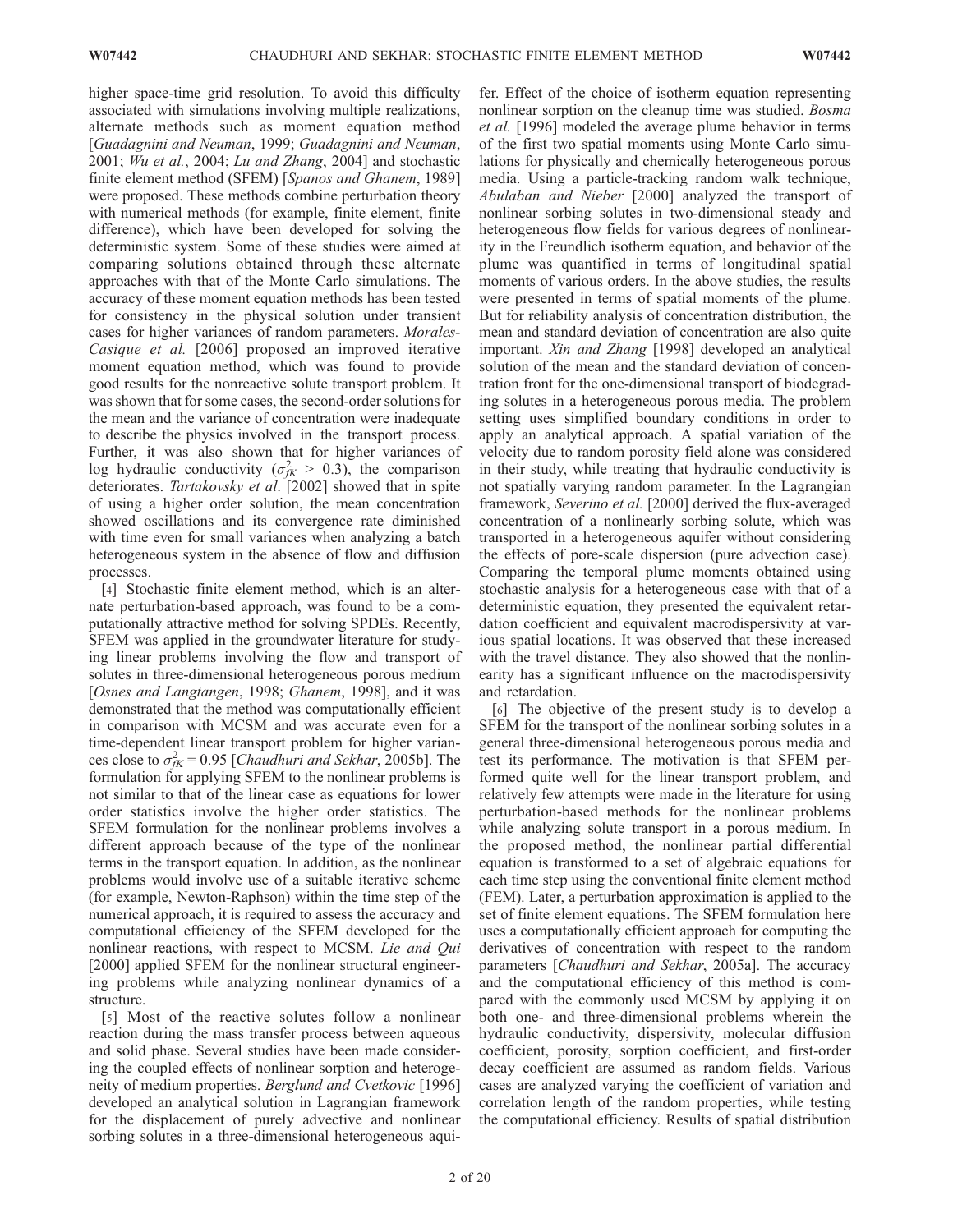of statistical moments of concentration at large time are presented for the three-dimensional problem.

#### 2. Problem Definition

[7] The governing equation for the transport of a nonlinearly sorbing and first-order decaying solute in a threedimensional heterogeneous porous medium can be given as,

$$
n(\mathbf{x}) \frac{\partial c(\mathbf{x},t)}{\partial t} + \rho_b \frac{\partial s(\mathbf{x},t)}{\partial t} + \frac{\partial}{\partial x_i} \left( n(\mathbf{x}) v_i(\mathbf{x}) c(\mathbf{x},t) - n(\mathbf{x}) D_{ij}(\mathbf{x}) \frac{\partial c(\mathbf{x},t)}{\partial x_j} \right) + n(\mathbf{x}) \gamma_d(\mathbf{x}) c(\mathbf{x},t) + \rho_b \gamma_d(\mathbf{x}) s(\mathbf{x},t) = 0,
$$
\n(1)

where  $c(\mathbf{x}, t)$  and  $s(\mathbf{x}, t)$  are concentration in the aqueous phase and sorbed phase, respectively, at location x and time *t*. The solute decay process in equation (1) is assumed that the solute decay occurs both in the aqueous and sorbed phases with the same rate. Also in equation (1),  $n(x)$  and  $\gamma_d(\mathbf{x})$  are the spatially varying porosity and decay coefficient, respectively. A nonlinear sorption isotherm is assumed to be valid here for describing the sorption process. In the literature, different isotherm equations are used to model the nonlinear sorption on the basis of the data obtained from the laboratory experiments. A general Langmuir-Freundlich isotherm discussed by *Berglund and Cvetkovic* [1996] that is applicable for various solutes is considered in this study. This nonlinear Langmuir-Freundlich isotherm is given by,

$$
s(\mathbf{x},t) = k_d(\mathbf{x})g(c,\mathbf{x},t),
$$
\n(2)

where  $\rho_b$  and  $k_d(\mathbf{x})$  are bulk density of soil and sorption coefficient, respectively. Here the nonlinear reaction function  $g(c, x, t)$  is chosen as,

$$
g(c, \mathbf{x}, t) = \frac{(Bc(\mathbf{x}, t))^m}{1 + (Bc(\mathbf{x}, t))^m}
$$
(3)

The parameter *B*, which is used in the Langmuir-Freundlich isotherm, is called affinity parameter. In equation (1),  $v(x)$  is the pore water velocity vector, which is defined as  $\mathbf{v}(\mathbf{x}) = \mathbf{q}(\mathbf{x})$ /  $n(x)$ . The seepage flux vector  $q(x)$  is obtained using the hydraulic conductivity tensor  $(K(x))$  and the hydraulic head  $(H(x))$ , on the basis of the Darcy equation as given by,

$$
q_i(\mathbf{x}) = -K_{ij}(\mathbf{x}) \frac{\partial H(\mathbf{x})}{\partial x_j}.
$$
 (4)

Here  $D(x)$  is the hydrodynamic dispersion coefficient tensor, which is represented combining with the effective molecular diffusion coefficient in porous medium  $(D_m(x))$  and is given by,

$$
D_{ij}(\mathbf{x}) = \alpha(\mathbf{x}) \bigg( (1 - \epsilon) \frac{\nu_i(\mathbf{x}) \nu_j(\mathbf{x})}{\nu(\mathbf{x})} + \epsilon \nu(\mathbf{x}) \delta_{ij} \bigg) + D_{\mathfrak{m}}(\mathbf{x}) \delta_{ij}.
$$
 (5)

In equation (5),  $\alpha(x)$  is the longitudinal local dispersivity and  $\epsilon$  is the ratio of transverse to longitudinal local dispersivity. In the above expression [equation (5)],  $\delta_{ii}$  is Kronecker operator. Equation (1) is solved for a set of initial and boundary conditions, which are written as,

$$
c(\mathbf{x}, 0) = c_0(\mathbf{x}), \text{ for } \mathbf{x} \in \Omega, c(\mathbf{x}, t) = c_b(\mathbf{x}, t) \text{ for } \mathbf{x} \in \Gamma_1, \n\text{and } \left(n(\mathbf{x})v_i(\mathbf{x})c(\mathbf{x}, t) - n(\mathbf{x})D_{ij}(\mathbf{x})\frac{\partial c(\mathbf{x}, t)}{\partial x_j}\right) n_{x_i} = f_b(\mathbf{x}, t) \text{ for } \mathbf{x} \in \Gamma_2.
$$
\n(6)

Here  $c_0$ (**x**) is initial distribution of concentration while  $c_b$ (**x**, *t*) and  $f_b$ ( $\bf{x}$ ,  $t$ ) are the time-dependent specified concentration and solute flux at the boundaries, respectively. Further,  $n_{x_i}$  is the direction cosine of the normal to the boundary surface along the *x<sup>i</sup>* axis.

[8] The equation for the steady state flow in the domain with spatially varying hydraulic conductivity field is given by,

$$
\frac{\partial}{\partial x_i} \left( K_{ij}(\mathbf{x}) \frac{\partial H(\mathbf{x})}{\partial x_j} \right) = 0. \tag{7}
$$

Further, the specified boundary conditions governing the flow in the domain are given by,

$$
H(\mathbf{x}) = H_b(\mathbf{x}) \text{ for } \mathbf{x} \in \Gamma_1^h
$$
  
and  $K_{ij}(\mathbf{x}) \frac{\partial H(\mathbf{x})}{\partial x_j} n_{x_i} = q_b(\mathbf{x}) \text{ for } \mathbf{x} \in \Gamma_2^h.$  (8)

Equation (1) can be solved in the time domain by using the finite difference method. In the present study, the spatial part of equation (1) is solved using FEM. The Laplace domain FEM used in the SFEM [*Chaudhuri and Sekhar*, 2005a] is not suitable for the solution of the nonlinear reactive transport problem. The iterative approach involving the forward and inverse numerical Laplace transform cannot assure the convergence of the solution. Because of such difficulty, the SFEM in the time domain has to be derived. In the present study, the flow and solute transport equations are not coupled since the reactions do not alter the flow parameters (for example, hydraulic conductivity), and hence it is assumed that the flow remains unchanged. However, the flow and solute transport would be coupled and required to be solved simultaneously for a case such as hydraulic conductivity reduction occurring because of clogging or density-dependent fluid flow. Here, prior to solving equation (1), the velocity field is obtained by solving the governing flow equation (7).

# 3. Time Domain FEM Formulation for Nonlinearly Sorbing Solutes

[9] The governing nonlinear coupled partial differential equations (1), (2), and (3) can be solved using finite element method in a deterministic fashion, if the information pertaining to the spatially varying properties are available. The FEM approach for such a deterministic system is described below. For the sake of convenience in the finite element formulation, equation (2) is substituted in equation (1). For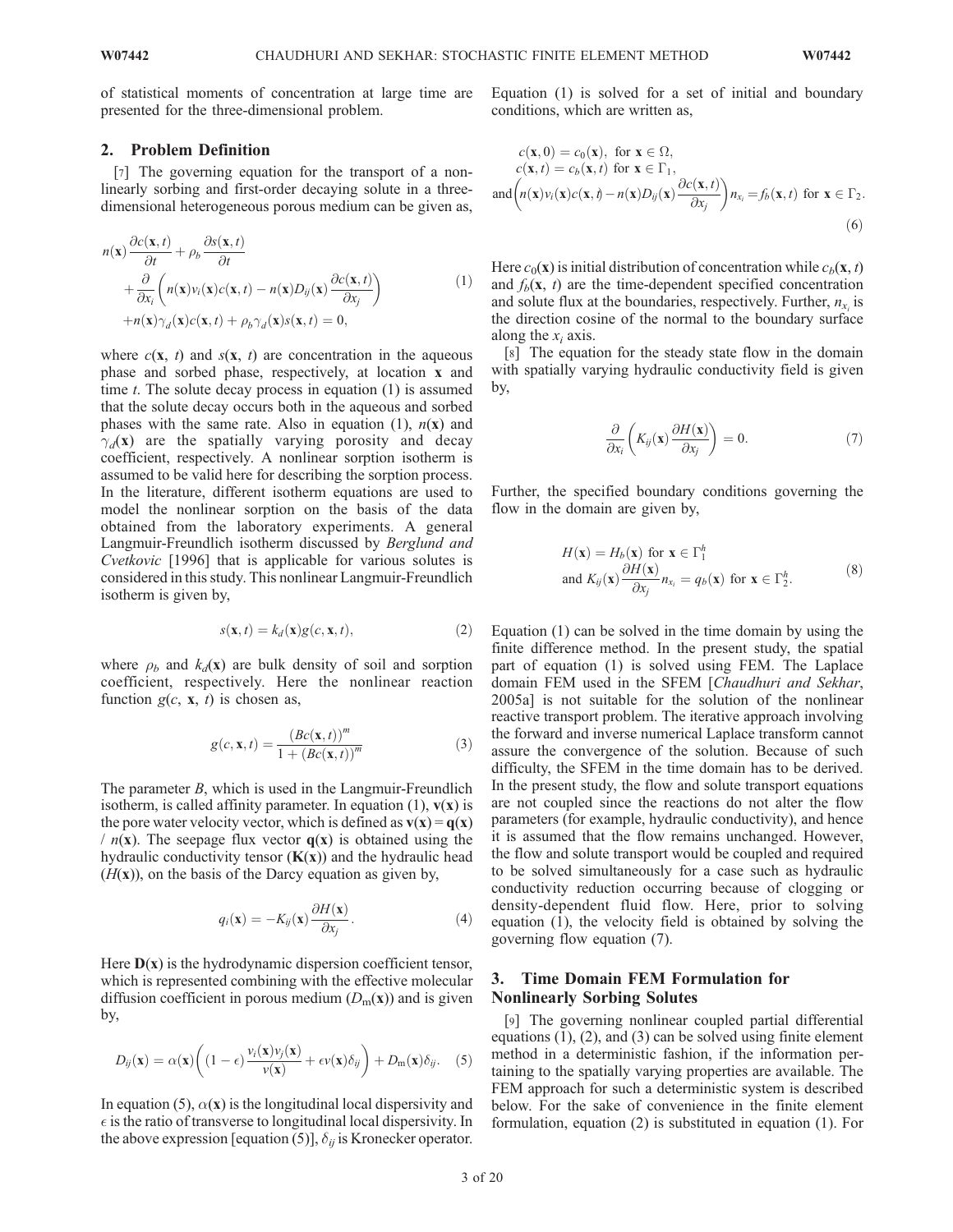any element (say *p*th), the finite element equation (FE) resulting from equation (1) is obtained as,

$$
\int_{\Omega^e} n_p N_k(\mathbf{x}) N_l(\mathbf{x}) d\mathbf{x} \frac{dC_l(t)}{dt} + \int_{\Omega^e} \rho_b k_{dp} N_k(\mathbf{x}) N_l(\mathbf{x}) d\mathbf{x} \frac{dG_l(t)}{dt} \n+ \int_{\Omega^e} \left( \frac{\partial N_k(\mathbf{x})}{\partial x_i} n_p \left( -v_{ip} N_l(\mathbf{x}) + D_{ij_p} \frac{\partial N_l(\mathbf{x})}{\partial x_j} \right) \right. \n+ n_p \gamma_{dp} N_k(\mathbf{x}) N_l(\mathbf{x}) d\mathbf{x} C_l(t) + \int_{\Omega^e} \rho_b k_{dp} \gamma_{dp} N_k(\mathbf{x}) N_l(\mathbf{x}) d\mathbf{x} G_l(t) \n+ \oint_{d\Omega^e} N_k(\mathbf{x}) \left( n_p v_{ip} N_l(\mathbf{x}) - n_p D_{ij_p} \frac{\partial N_l(\mathbf{x})}{\partial x_j} \right) n_{x_i} dA C_l(t) = 0,
$$
\n(9)

where  $N_k(\mathbf{x})$  is the *k*<sup>th</sup> shape function,  $C_k(t)$  and  $G_k(t)$  are the concentration in aqueous phase and sorption component, respectively, at the *k*th node of any element. Equation (9) can be written as,

$$
\Rightarrow [R_c]_p \{ \dot{C}(t) \} + [R_g]_p \{ \dot{G}(t) \} + [D_c]_p \{ C(t) \} + [D_g]_p \{ G(t) \} = \{ C_b(t) \}_p.
$$
\n(10)

Here the subscript '*p*' corresponds to the property as well as the local matrix of *p*th element, and *N* is the number of elements used to discretize the domain. Assembling the local FE equations of each element, the global FE equation is obtained and expressed as,

$$
[R_c]{\dot{C}(t)} + [R_g]{\dot{G}(t)} + [D_c]{C(t)} + [D_g]{G(t)} = {C_b(t)}.
$$
\n(11)

Using the Crank-Nicholson formulation for the first-order time derivative, the global FE equation (11) can be further simplified as,

$$
[D_1]\{C^{t+1}\} + [R_1]\{G^{t+1}\} = [D_2]\{C^t\} + [R_2]\{G^t\} + \theta\{C_b^{t+1}\} + (1-\theta)\{C_b^t\},
$$
\n(12)

where  $[D_1] = \frac{1}{\Delta t}[R_c] + \theta[D_c], [D_2] = \frac{1}{\Delta t}[R_c] - (1 - \theta)[D_c],$  $[R_1] = \frac{1}{\Delta t} [R_g] + \theta [D_g]$ , and  $[R_2] = \frac{1}{\Delta t} [R_g] - (1 - \theta) [D_g]$ . Here  $\Delta t$  is the time interval. In the present study,  $\theta$  is taken as 0.5 to obtain a second-order accurate solution in time. These global transport matrices ( $[D_1]$ ,  $[D_2]$ ,  $[R_1]$ , and  $[R_2]$ ) as well as the source vectors  $({C_b^t}, {C_b^{t+1}})$  are obtained for the given boundary conditions of the solute concentration in aqueous phase. Isotherm equation (3) at each node and at each time step is expressed as,

$$
G_i^{t+1} = \frac{\left(BC_i^{t+1}\right)^m}{1 + \left(BC_i^{t+1}\right)^m}.\tag{13}
$$

The solution of the coupled nonlinear algebraic equations (12) and (13) can be solved by using either the Picard's iterative approach or the Newton-Raphson method.

## 4. SFEM Formulation for Nonlinearly Sorbing Solutes

[10] To use any numerical method of solution to a stochastic PDE, the random vectors of the uncertain governing parameters are formed by discretizing the random fields. In a perturbation-based SFEM, the random parameter of each element is decomposed into a mean part and a zero

mean random part. From equations (9), (10), (11), and (12), it may be noted that the matrices derived in the previous section ( $[D_1]$ ,  $[D_2]$ ,  $[R_1]$ , and  $[R_2]$ ) are functions of discretized random parameters. One can also note that the product of the two different random parameters is also appearing in the finite element formulation [equation (9)]. Similar to the discretized governing random parameters, these matrices are also decomposed into mean  $([\overline{D}_1], [\overline{D}_2],$  $[\overline{R}_1]$ , and  $[\overline{R}_2]$ ) and zero mean random perturbed matrices  $([D_1]', [D_2]', [R_1]',$  and  $[R_2]'.$  The mean of the matrices is computed by taking the expectation over the expression. This results in these matrices  $([D_1], [D_2], [R_1],$  and  $[R_2]$ ) being functions of individual random parameters as well as their product as given in equation (9). Under the approximation that the difference of the product of any two random variables and its ensemble average is negligible, the zero mean random perturbed part of the transport matrices  $([D_1]$ <sup>'</sup>,  $[D_2]'$ ,  $[R_1]'$ , and  $[R_2]'$  becomes a linear functions of the random variables  $r'_p$ <sup>[*Chaudhuri and Sekhar*, 2005a]. Here</sup> the random components  $(r'_p, p = 1, 2, \dots, N_r)$  correspond to the three components of velocity, local dispersivity, molecular diffusion, porosity, sorption coefficient, and decay coefficient of each element.  $N_r$  is the total number of random variables  $(N_r = 8N)$ . The matrices  $[D_1]$ ,  $[D_2]$ ,  $[R_1]$ , and  $[R_2]$  are expanded using the Taylor series about the mean value of the random parameters  $(r'_p, p = 1, 2, \dots,$ *Nr* ). Since the second and higher order derivatives of these matrices drop out being a linear case, the equations for the matrices can be further simplified and expressed as,

$$
[D_1] = [\overline{D}_1] + [D_1]' = [\overline{D}_1] + \sum_{p=1}^{N_r} [D_1]_{r_p}^{(l)} r'_p
$$
  
and 
$$
[D_2] = [\overline{D}_2] + [D_2]' = [\overline{D}_2] + \sum_{p=1}^{N_r} [D_2]_{r_p}^{(l)} r'_p,
$$
 (14)

$$
[R_1] = [\overline{R}_1] + [R_1]' = [\overline{R}_1] + \sum_{p=1}^{N_r} [R_1]_{r_p}^{(I)} r'_p
$$
  
and 
$$
[R_2] = [\overline{R}_2] + [R_2]' = [\overline{R}_2] + \sum_{p=1}^{N_r} [R_2]_{r_p}^{(I)} r'_p.
$$
 (15)

In the present formulation,  $\Theta_{r_p}^{(I)} = \frac{\partial \Theta}{\partial r_p}$  and  $\Theta_{r_p r_q}^{(II)} = \frac{\partial^2 \Theta}{\partial r_p \partial r_q}$  $\frac{\partial^2 \Theta}{\partial r_p \partial r_q}$ , where  $\Theta$  may be any scalar, vector, or matrix. The output variables, i.e., the concentration of the aqueous and the sorbed phases, are unknown nonlinear functions of the random system parameters  $(r_p^{\prime}, p = 1, 2, \dots, N_r)$ . These output variables are expanded in the Taylor series as shown below,

$$
\{C^{t+1}\} = \{C^{t+1}\}^{(0)} + \sum_{p=1}^{N_r} \{C^{t+1}\}_{r_p}^{(I)} r'_p + \frac{1}{2} \sum_{p=1}^{N_r} \sum_{q=1}^{N_r} \{C^{t+1}\}_{r_{p}r_{q}}^{(II)} r'_p r'_q \cdots,
$$
\n(16)

$$
\left\{G^{t+1}\right\} = \left\{G^{t+1}\right\}^{(0)} + \sum_{p=1}^{N_r} \left\{G^{t+1}\right\}_{r_p}^{(I)} r'_p
$$

$$
+ \frac{1}{2} \sum_{p=1}^{N_r} \sum_{q=1}^{N_r} \left\{G^{t+1}\right\}_{r_p}^{(II)} r'_p r'_q \cdots
$$
 (17)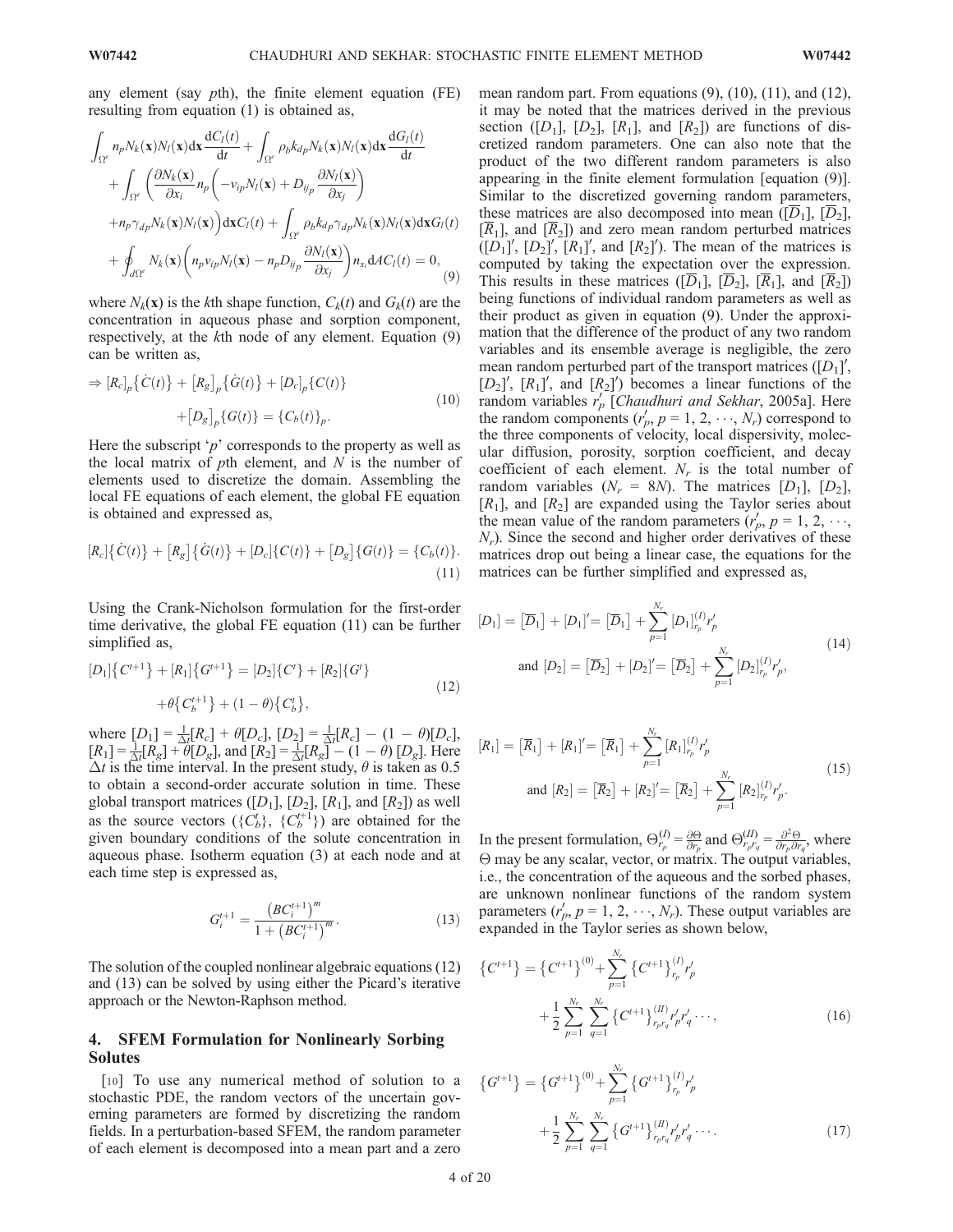$$
\left\{\overline{C}^{t+1}\right\} = \left\{C^{t+1}\right\}^{(0)} + \frac{1}{2} \sum_{p=1}^{N_r} \sum_{q=1}^{N_r} \left\{C^{t+1}\right\}_{r_p r_q}^{(II)} \overline{r'_p r'_q}.
$$
 (18)

Since the expression of mean of concentration includes the second-order derivatives and the covariance of the random parameters, the present study provides the second-order accurate mean concentration [*Kleiber and Hien*, 1992]. The equation for the random perturbed component of aqueous concentration  $({C^{t+1}})'$  is obtained by subtracting equation (18) from equation (16) and approximating  $r'_{p}r'_{q}$  –  $\overline{r'_p r'_q}$  as negligible, resulting in the expression,

$$
\left\{C^{t+1}\right\}' = \sum_{p=1}^{N_r} \left\{C^{t+1}\right\}_{r_p}^{(I)} r'_p. \tag{19}
$$

Since  $({C^{t+1}})'$  contains only first-order derivatives, the firstorder accurate covariance matrix of the aqueous concentration at any two different times instances  $(t_1$  and  $t_2)$  is written as,

$$
[\text{CV}]_{cc} = \sum_{p=1}^{N_r} \sum_{q=1}^{N_r} \{C^{t_1}\}_{r_p}^{(I)} \{C^{t_2}\}_{r_q}^{(I)} \frac{r_p}{r_p'}_{r_q'}^{I}.
$$
 (20)

In a similar way, the mean and the covariance matrix for the sorbed phase component  $({G}^{t+1})$  can also be expressed.

[11] In the next part of this section, the derivatives of  ${C^{t+1}}$  and  ${G^{t+1}}$  are derived by substituting equations (14), (15), (16), and (17) into equations (12) and (13). Putting  $r'_{p} =$ 0 for  $p = 1, 2, \dots, N_r$  into equations (12) and (13), the zeroth-order derivatives  $({C^{t+1}})^{(0)}$  and  $({G^{t+1}})^{(0)}$  are obtained and expressed as,

$$
\left[\overline{D}_{1}\right]\left\{C^{t+1}\right\}^{(0)} + \left[\overline{R}_{1}\right]\left\{G^{t+1}\right\}^{(0)} = \left[\overline{D}_{2}\right]\left\{C^{t}\right\}^{(0)} + \left[\overline{R}_{2}\right]\left\{G^{t}\right\}^{(0)} + \theta\left\{C_{b}^{t+1}\right\} + (1-\theta)\left\{C_{b}^{t}\right\} \tag{21}
$$

$$
G_i^{t+1,(0)} = \frac{\left( BC_i^{t+1,(0)} \right)^m}{1 + \left( BC_i^{t+1,(0)} \right)^m}.
$$
\n(22)

To compute the zeroth-order derivatives, the coupled nonlinear algebraic equations (21) and (22) have to be solved. The solution of these nonlinear equations can be performed by the Picard's iteration approach. But this approach may generate a periodic solution in some cases instead of the fixed-point solution for the nonlinear dynamical systems [*Strogatz*, 1994]. Hence, in the present study, the Newton-Raphson method is adopted. To solve by

the Newton-Raphson method, a new vector  $(\{E^{t+1}\})$  for equation (21) is defined as,

$$
\{E^{t+1}\} = \left[\overline{D}_1\right] \{C^{t+1}\}^{(0)} + \left[\overline{R}_1\right] \{G^{t+1}\}^{(0)} - \left[\overline{D}_2\right] \{C^t\}^{(0)} - \left[\overline{R}_2\right] \{G^t\}^{(0)} - \theta \{C_b^{t+1}\} - (1 - \theta) \{C_b^t\}.
$$
\n(23)

In a more explicit way, this equation with *i*th index can be rewritten as,

$$
E_i^{t+1} = \sum_{j=1}^{M} \left( \overline{D}_{1ij} C_j^{t+1,(0)} + \overline{R}_{1ij} G_j^{t+1,(0)} - \overline{D}_{2ij} C_j^{t,(0)} - \overline{R}_{2ij} G_j^{t,(0)} \right) - \theta C_{b_i}^{t+1} - (1 - \theta) C_{b_i}^{t},
$$
\n(24)

where *M* is the number of nodes with unknown concentration. This vector,  ${E}^{t+1}$ , converges to zero when solution converges to the exact solution. The *ij*th element of the Jacobian matrix  $[\Delta E^{t+1}]$ , which is obtained from equation (24) using the expression in equation (22), is expressed as,

$$
\Delta E_{ij}^{t+1} = \frac{\partial E_i^{t+1}}{\partial C_j^{t+1,(0)}} = \overline{D}_{1ij} + \overline{R}_{1ij} \frac{\partial G_j^{t+1,(0)}}{\partial C_j^{t+1,(0)}}
$$

$$
= \overline{D}_{1ij} + \overline{R}_{1ij} \frac{m B^m (C_j^{t+1,(0)})^{m-1}}{\left(1 + \left(BC_j^{t+1,(0)}\right)^m\right)^2}.
$$
(25)

In a more compact form, equation (25) can be rewritten as,

$$
\left[\Delta E^{t+1}\right] = \left[\overline{D}_1\right] + \left[\overline{R}_1\right] \left[\Delta R^{t+1}\right],\tag{26}
$$

where  $[\Delta R^{t+1}]$  is a diagonal matrix and its *j*th diagonal is  $\frac{\partial G_j^{t+1,(0)}}{\partial C_j^{t+1,(0)}}$ . The solution at *k*th iteration is expressed as,

$$
{}^{k}\left\{C^{t+1}\right\}^{(0)} = {}^{k-1}\left\{C^{t+1}\right\}^{(0)} - \left[{}^{k-1}\left[\Delta E^{t+1}\right]\right]^{-1} {}^{k-1}\left\{E^{t+1}\right\}.\tag{27}
$$

Here  ${}^{k}$ { $C^{t+1}$ }<sup>(0)</sup> indicates the value of { $C^{t+1}$ }<sup>(0)</sup> at *k*th iteration. In this iterative method, the initial guess of the solution (concentration at any time step) is taken as the average value of the concentration obtained in the previous time step of the nonlinear problem and that of the linear sorption problem for the current time step. For the first time step, however, the linear sorption problem is used as the initial guess concentration. The convergence criteria is used as,

$$
\left(\sum_{i=1}^{N} \left(\frac{k C_i^{t+1,(0)} - k - 1 C_i^{t+1,(0)}}{k - 1 C_i^{t+1,(0)}}\right)^2\right)^{\frac{1}{2}} \le 0.0001. \tag{28}
$$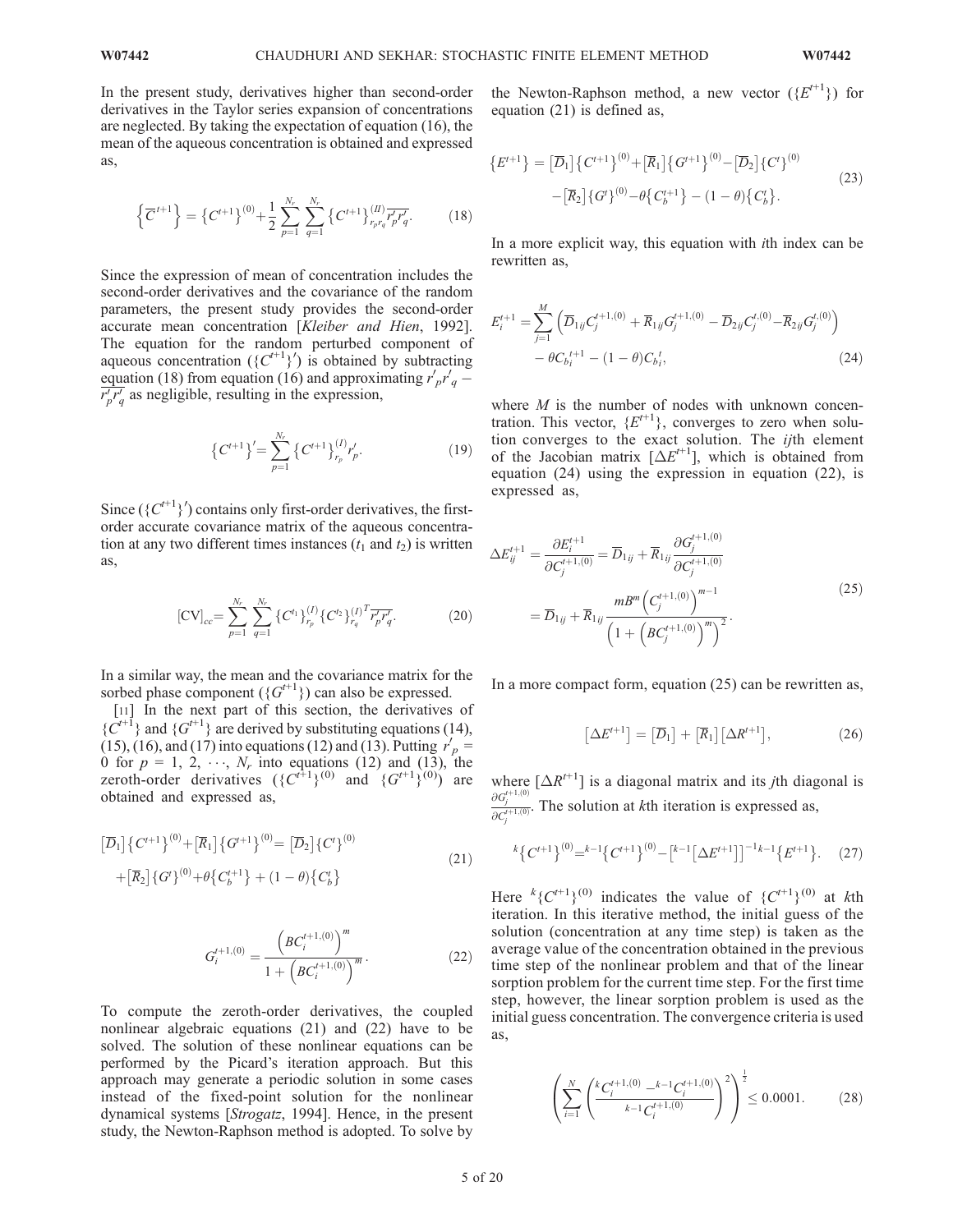The equations for the first-order derivative of concentration and sorption component with respect to any random variable  $r_p$  are obtained by equating the coefficients of random variable  $(r'_p)$  in both sides of equations (12) and (13), respectively. These equations are expressed as,

$$
[D_{1}]_{r_{p}}^{(I)}\left\{C^{t+1}\right\}^{(0)} + \left[\overline{D}_{1}\right]\left\{C^{t+1}\right\}_{r_{p}}^{(I)} + \left[R_{1}\right]_{r_{p}}^{(I)}\left\{G^{t+1}\right\}^{(0)} + \left[\overline{R}_{1}\right]\left\{G^{t+1}\right\}_{r_{p}}^{(I)} = \left([D_{2}]_{r_{p}}^{(I)}\left\{C^{t}\right\}^{(0)} + \left[\overline{D}_{2}\right]\left\{C^{t}\right\}_{r_{p}}^{(I)} + \left[R_{2}\right]_{r_{p}}^{(I)}\left\{G^{t}\right\}^{(0)} + \left[\overline{R}_{2}\right]\left\{G^{t}\right\}_{r_{p}}^{(I)}\right),
$$
\n(29)

$$
G_{i,r_p}^{t+1,(I)} = \frac{\partial G_j^{t+1,(0)}}{\partial C_j^{t+1,(0)}} C_{i,r_p}^{t+1,(I)} = \frac{m B^m \left( C_i^{t+1,(0)} \right)^{m-1}}{\left( 1 + \left( B C_i^{t+1,(0)} \right)^m \right)^2} C_{i,r_p}^{t+1,(I)}.
$$
\n(30)

It is noted that equations (29) and (30) for the first-order derivatives of the concentration and sorption component are a coupled system of linear algebraic equations. Using equations (26) and (30), the terms in equation (29),  $[\overline{D}_1]$  ${C^{t+1}}_{r_p}^{(l)}$  +  $[\overline{R_1}]$   ${G^{t+1}}_{r_p}^{(l)}$ , can be replaced by  $[\Delta E^{t+1}]$   ${C^{t+1}}_{r_p}^{(l)}$ to obtain  $\{C^{t+1}\}_{r_p}^{(I)}$  and is given as,

$$
\{C^{t+1}\}_{r_p}^{(I)} = \left[\Delta E^{t+1}\right]^{-1} \left(-[D_1]_{r_p}^{(I)} \{C^{t+1}\}^{(0)} - [R_1]_{r_p}^{(I)} \{G^{t+1}\}^{(0)}\right)
$$

$$
+ [D_2]_{r_p}^{(I)} \{C^t\}^{(0)} + \left[\overline{D}_2\right] \{C^t\}_{r_p}^{(I)} + [R_2]_{r_p}^{(I)} \{G^t\}^{(0)} + \left[\overline{R}_2\right] \{G^t\}_{r_p}^{(I)}\right).
$$
(31)

Using equation (30) along with equation (31), the expression for the sorption component  ${G^{t+1}}_{r_p}^{(l)}$  can be obtained. Similar to the first-order derivative, the equations for the second-order derivative of aqueous concentration  $({C^{t+1}}_{r,r_q}^{(II)})$  is also obtained by equating the coefficients of  $r'_{p}r'_{q}$  in equation (12) after substituting equations (14), (15), (16), and (17). In terms of the first-order derivatives of the current and previous time steps as well as secondorder derivatives at previous time step, the equation for second-order derivatives of the concentration is written as,

$$
[D_{1}]_{r_{p}}^{(I)} \{C^{t+1}\}_{r_{q}}^{(I)} + [D_{1}]_{r_{q}}^{(I)} \{C^{t+1}\}_{r_{p}}^{(I)} + [\overline{D}_{1}] \{C^{t+1}\}_{r_{p}r_{q}}^{(II)} + [R_{1}]_{r_{p}}^{(I)} \{G^{t+1}\}_{r_{q}}^{(I)} + [R_{1}]_{r_{q}}^{(I)} \{G^{t+1}\}_{r_{p}}^{(I)} + [\overline{R}_{1}] \{G^{t+1}\}_{r_{p}r_{q}}^{(II)} = [D_{2}]_{r_{p}}^{(I)} \{C^{t}\}_{r_{q}}^{(I)} + [D_{2}]_{r_{q}}^{(I)} \{C^{t}\}_{r_{p}}^{(I)} + [\overline{D}_{2}] \{C^{t}\}_{r_{p}r_{q}}^{(II)} + [R_{2}]_{r_{p}}^{(I)} \{G^{t}\}_{r_{q}}^{(I)} + [R_{2}]_{r_{q}}^{(I)} \{G^{t}\}_{r_{p}}^{(I)} + [\overline{R}_{2}] \{G^{t}\}_{r_{p}r_{q}}^{(II)},
$$
\n(32)

Because of the expansion of the matrices  $([D_1], [D_2],$  $[R_1]$ , and  $[R_2]$ ) up to first-order terms, in equations (14) and (15), the second-order derivatives of these matrices are not appearing in equation (32). From equation (17), the

second-order derivative  $({C^{t+1}}_{r,r_q}^{(II)})$  can be directly obtained and given by,

$$
G_{i,r_{p}r_{q}}^{t+1,(II)} = \frac{mB^{m} (C_{i}^{t+1,(0)})^{m-1}}{\left(1 + \left(BC_{i}^{t+1,(0)}\right)^{m}\right)^{2}} C_{i,r_{p}r_{q}}^{t+1,(II)} + \frac{mB^{m} (C_{i}^{t+1,(0)})^{m-1} \left(m-1 - (m+1)\left(BC_{i}^{t+1,(0)}\right)^{m}\right)}{\left(1 + \left(BC_{i}^{t+1,(0)}\right)^{m}\right)^{3}}
$$

$$
\times C_{i,r_{p}}^{t+1,(I)} C_{i,r_{q}}^{t+1,(I)} = \frac{mB^{m} (C_{i}^{t+1,(0)})^{m-1}}{\left(1 + \left(BC_{i}^{t+1,(0)}\right)^{m}\right)^{2}} C_{i,r_{p}r_{q}}^{t+1,(II)} + G_{1i}.
$$
\n(33)

Here the term  $G_{1i}$  is computed from the known first-order derivatives. Equations (32) and (33) are a system of coupled linear equations, and substituting the expression of  $G^{t+1,(II)}_{i,r,r_q}$ [equation (33)] in equation (32), the second-order derivative of the aqueous concentration with respect to  $r_p$  and  $r_q$  are given as,

$$
\{C^{t+1}\}_{r_{p}r_{q}}^{(II)} = \left[\Delta E^{t+1}\right]^{-1} \left(-\left[D_{1}\right]_{r_{p}}^{(I)} \left\{C^{t+1}\right\}_{r_{q}}^{(I)} - \left[D_{1}\right]_{r_{q}}^{(I)} \left\{C^{t+1}\right\}_{r_{p}}^{(I)} - \left[R_{1}\right]_{r_{p}}^{(I)} \left\{G^{t+1}\right\}_{r_{p}}^{(I)} - \left[R_{1}\right]_{r_{q}}^{(I)} \left\{G^{t+1}\right\}_{r_{p}}^{(I)} - \left[\overline{R}_{1}\right] \left\{G_{1}\right\} + \left[D_{2}\right]_{r_{p}}^{(I)} \left\{C^{t}\right\}_{r_{q}}^{(I)} + \left[D_{2}\right]_{r_{q}}^{(I)} \left\{C^{t}\right\}_{r_{p}}^{(I)} + \left[\overline{D}_{2}\right] \left\{C^{t}\right\}_{r_{p}r_{q}}^{(II)} + \left[R_{2}\right]_{r_{p}}^{(I)} \left\{G^{t}\right\}_{r_{q}}^{(I)} + \left[R_{2}\right]_{r_{q}}^{(I)} \left\{G^{t}\right\}_{r_{p}}^{(I)} + \left[\overline{R}_{2}\right] \left\{G^{t}\right\}_{r_{p}r_{q}}^{(II)}\right\}.
$$
\n(34)

When the expectation of the third term in equation (17) is taken, the second term of equation (33) for  $G^{t+1,(II)}_{i,r,r_q}$  results in an additional term involving the variance of  $G_i^{p,q+1}$ . Thus the mean of concentration becomes a function of variance of concentration for nonlinear sorption problem.

[12] The proposed SFEM does not require the solution of the linear equation for each second-order derivative of the concentration  $({C^{t+1}}_{rprq}^{(II)})$ . The double summation (i.e., second-order term) in equation (18) is calculated directly. During computation of the double summation, the terms like  $\sum^{N_r}$  $q=1$  ${C^{t+1}}$  ${D^{t}\over r'_q r'_p r'_q}$  is calculated by matrix multiplication of covariance matrix of the parameters and matrix composed of the first-order derivative of the concentration. Later premultiplication by matrix  $[D_1]_{r_p}^{(I)}$  with the above expression is performed by taking advantage of the sparse nature of  $[D_1]_{r_p}^{(I)}$ . This approach is carried out for all value of the index *p* and other terms in equation (34). The efficient algorithm used for the matrix multiplication was discussed in the work of *Chaudhuri and Sekhar* [2005a].

[13] In equations  $(18)$  and  $(20)$ , the mean aqueous concentration and covariance of aqueous concentration are expressed in terms of the covariances of the element random properties. The covariance matrix of the random properties (which are piecewise linear inside an element) is derived from the given variances and spatial correlation functions for the random fields. In section 5, a brief description of the random properties and the procedure to obtain the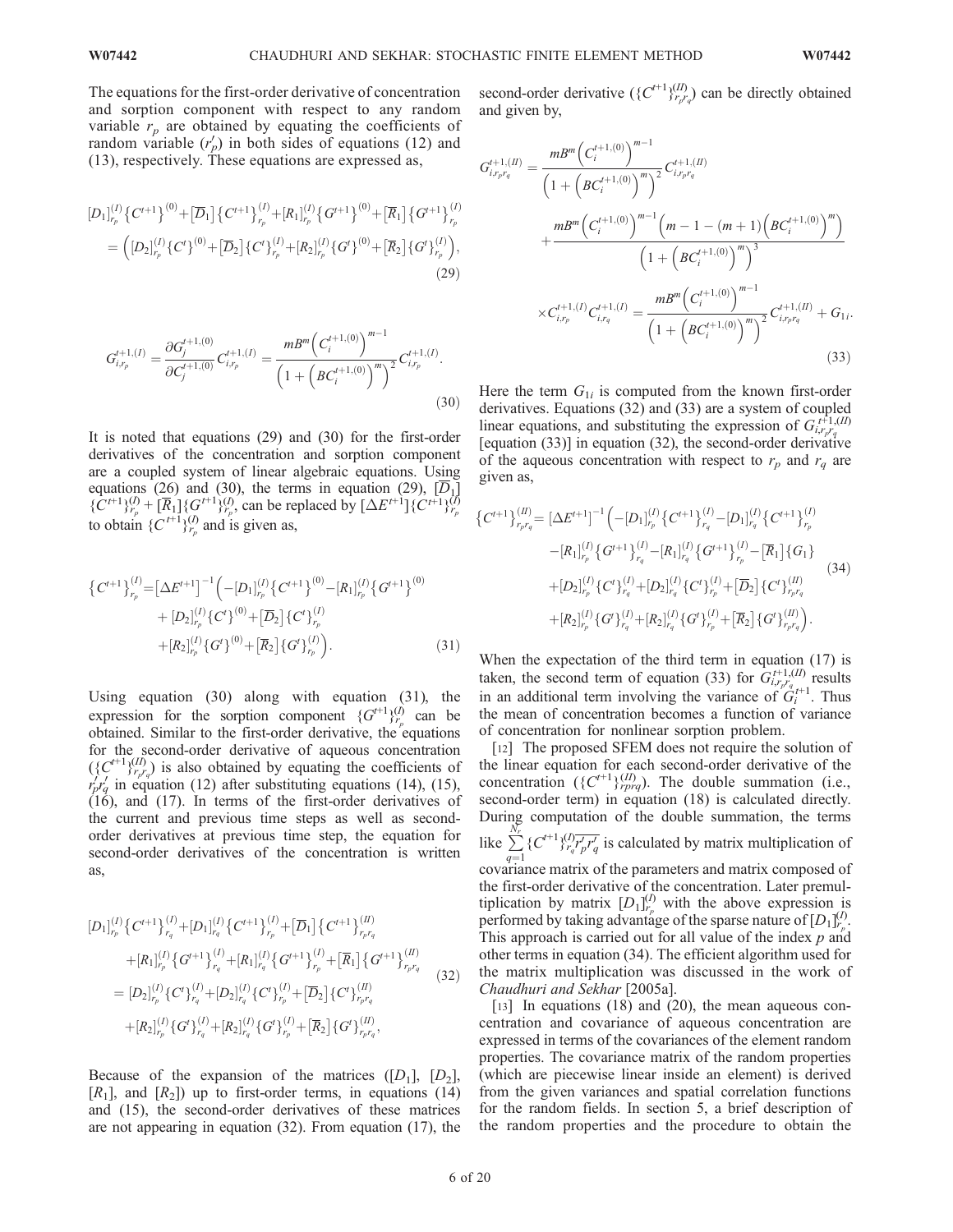covariance matrix are provided. For solving the transport problem, the mean and the covariance of velocity vectors and the dispersion coefficient tensors are required to be derived, which are obtained from the mean and the covariance of the hydraulic conductivity and the local scale dispersivity. The equations and the procedure for obtaining these stochastic quantities of velocity and dispersion coefficient are also separately given in Appendix A.

#### 5. Descriptions of the Random Fields

[14] The computational cost of SFEM increases linearly with the increase in the number of random parameters since higher number of sensitivity equations have to be solved with the increase in the random parameters. On the other hand, the convergence rate of MCSM for a specified number of realizations does not depend on the number of random parameters. The modeling of multiple parameters as a random function can also affect the accuracy of SFEM when few of the random parameters appear as a product in the governing equation. In this study, as for example, the transport equation (1) consists of the product of porosity and decay coefficient. The effect of perfect correlation among parameters is inferior to the case with no correlation. In the present study, in order to test the efficiency and accuracy of the SFEM, multiple random parameters are considered. The hydraulic conductivity is commonly assumed to follow a lognormal distribution [*Gelhar*, 1993; *Cushman*, 1997]. Porosity is either modeled as a normal [*Xin and Zhang*, 1998] or a lognormal [*Hassan*, 2001] random spatial function. The correlation between porosity and hydraulic conductivity depends on the type of the aquifer materials [*Doyen*, 1988; *Gelhar et al.*, 1992; *Hassan et al.*, 1998]. Any functional relation between them provides perfect correlation. In the case of no correlation between hydraulic conductivity and porosity, the correlation length of the two need not be same [*Hassan*, 2001]. Similarly, the sorption coefficient is also modeled either as a normal or a lognormal distribution in the literature [*Roberts et al.*, 1986; *Hu et al.*, 1997; *Rajaram*, 1997; *Wu et al.*, 2004; *Fernandez-Garcia et al.*, 2005]. When sorption processes are completely linked to grain surface areas, *Garabedian et al.* [1988] showed that hydraulic conductivity has perfect negative correlation with the sorption affinity parameter. When the correlation coefficient is negative, it was observed that the mixing of the reactive solute transport is enhanced [*Valocchi*, 1989]. But *Robin et al.* [1991] showed that the correlation between log hydraulic conductivity and sorption coefficient depends on the scale and direction because of the variation of mineralogical, chemical, and physical characteristics of the aquifer. For analyzing the solute transport problem in a radial flow field using Monte Carlo simulation, *Castillo-Cerda et al.* [2004] considered an imperfect correlation between the sorption coefficient and the hydraulic conductivity, which allowed choosing various variogram models with different parameters. From the experiments of strontium transport in the Borden aquifer, it was observed that the correlation length of the sorption coefficient is smaller than that of the hydraulic conductivity along horizontal direction but the opposite along vertical direction. Using facies-based approach, *Allen-King et al.* [1998] showed that the correlation between these two parameters is not the same for different facies. An empirical relationship between the local dispersivity and the

grain size distribution was given by *Harleman* [1963], which suggests a positive correlation between the local dispersivity and the hydraulic conductivity. On the contrary, *Perfect et al.* [2002] showed that the local dispersivity increased sequentially moving from the coarser to finer textural classes. Since the studies pertaining to this relationship are few, in this study, a perfect correlation between them is used as a working assumption. Decay rate can also be modeled as a lognormal random field [*Miralles-Wilhelm and Gelhar*, 2000; *Metzger et al.*, 1999]. In the literature [*Bodin et al.*, 2003; *Ohlsson and Neretnieks*, 1995], the effective molecular diffusion coefficient was shown as a function of molecular diffusion coefficient of the solute in free water and the formation factor. The formation factor in turn is related to the porosity through a power law relationship from experimental investigations [*Sato*, 1999; *Boving and Grathwohl*, 2001]. Since porosity varies spatially, the effective molecular diffusion can also be considered as a spatially varying random field. Diffusion coefficient was considered to follow either a uniform or a lognormal distribution by *Haggerty and Gorelick* [1995]. On the basis of these earlier works, in the present study, all the flow and transport properties, which are considered as random fields, are assumed to follow a lognormal distribution. However, this assumption is not a limitation for the proposed SFEM. The random fields are assumed as statistically homogeneous and described by a Gaussian (squared exponential) type correlation function. When the parameters are perfectly either positively or negatively correlated they follow the same correlation function and the correlation length [*Hu et al.*, 1997; *Ghanem*, 1998; *Wu et al.*, 2004]. In the literature, it is a common practice to use the same correlation function and the same correlation length for various random parameters during the testing of performance of any numerical method. However, it may be noted that for specific applications experimentally derived correlations functions, if available, can also be used in the SFEM. The correlation coefficient between the values of the parameters at any two locations is given by,  $\rho(\mathbf{x}) = \exp(-\left(\frac{x_1}{\lambda_1}\right)^2 - \left(\frac{x_2}{\lambda_2}\right)^2 (\frac{x_3}{\lambda_3})^2$ ). The covariance matrix for the random element properties is determined from the correlation function and their variances using the local averaging method [*Vanmarcke*, 1983]. Using this method, the correlation coefficient of the logarithm of the parameters  $(f_p \text{ and } f_q)$  is expressed as,

$$
\rho_{f_p f_q} = \frac{1}{V_p V_q} \int_{V_p} \int_{V_q} \rho(\mathbf{x}_p - \mathbf{x}_q) d\mathbf{x}_p d\mathbf{x}_q.
$$
 (35)

Further, the correlation coefficient between any two random parameters can be determined from the correlation coefficient between them. For example, between  $K_p$  and  $k_{d_q}$  this can be given as,

$$
\rho_{K_p k_{d_q}} = \frac{K_G k_{dG}}{\sigma_K \sigma_{k_d}} \exp\left(\frac{1}{2} \left(\sigma_{f_K}^2 + \sigma_{f_{k_d}}^2\right)\right) \left(\exp\left(\rho_{f_{K_p} f_{k_{d_q}}} \sigma_{f_K} \sigma_{f_{k_d}}\right) - 1\right),\tag{36}
$$

where  $f_{K_p}$  and  $f_{k_{dq}}$  are log of  $K_p$  and  $k_{d_q}$ , respectively. This expression is derived theoretically without using any physical basis. If the expressions based on physical experiments are available, they can be directly incorporated in the SFEM. In a similar fashion, the correlation coefficient between any other two random parameters can also be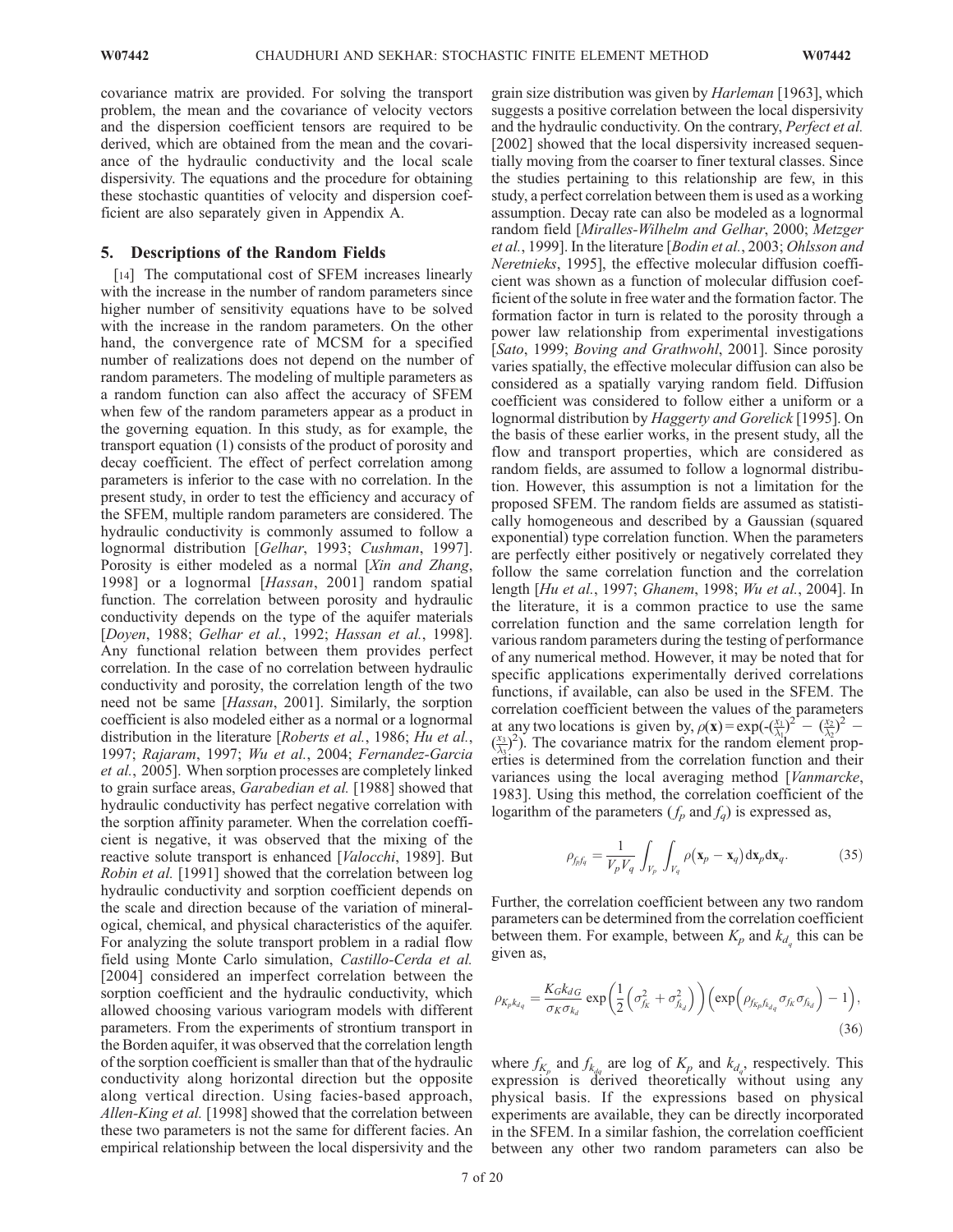obtained. In special cases, when the values of the random parameters are known at a few locations, the variance should be zero at those locations. In such circumstances, the corresponding elements of the derived covariance matrix conditioned to measurements should vanish. Since the proposed SFEM uses directly the covariance matrix of the random parameters, such a conditioned covariance matrix can be used as an input to the SFEM.

#### 6. Results and Discussion

[15] The SFEM developed in section (4) is applied for studying the probabilistic analysis of the transport of an equilibrium nonlinear sorbing solute in a heterogeneous porous media. Both one- and three-dimensional problems are analyzed for a set of parameters to study the effect on the probabilistic behavior of solute concentration. The accuracy of the SFEM is verified by comparing with the MCSM for both the one- and three-dimensional problems. The comparison between the methods is made while considering a set of coefficient of variation (COV) of the random parameters.

#### 6.1. One-Dimensional Problem

[16] The transport of equilibrium nonlinear sorbing solute in a one-dimensional column is analyzed in this subsection. A uniform specific discharge occurs in the one-dimensional column even in the presence of spatially varying random hydraulic conductivity. Theoretically, the velocity of flow behaves as a random variable and its variance approaches to zero as the length of the one-dimensional column approaches infinity. For each realization of hydraulic conductivity in the one-dimensional column, the velocity of flow is constant and is given by the product of the piezometric head gradient and conductivity harmonic mean. In a finite domain, the harmonic mean depends on the variation of hydraulic conductivity values. The scale of variation of hydraulic conductivity further depends on the ratio of length of the column and correlation length. The harmonic mean of hydraulic conductivity may vary between any two realizations. However, a finite variance in velocity is obtained when using MCSM combined with a numerical method for a column of finite length.

[17] Hence, in order to use a consistent solution of the stochastic flow problem in the transport problem, the hydraulic conductivity is assumed as a deterministic variable for cases 1A to 1D (Table 1) while treating porosity, local scale dispersivity, diffusion coefficient, and sorption coefficient as spatially varying random functions. Further, simulations are also made considering hydraulic conductivity as a random parameter as well, which corresponds to cases 1E and 1F. In all these cases, the random parameters except the sorption coefficient are considered to be positively correlated, while the random sorption coefficient is assumed to have negative correlation with the rest of the other random parameters. However, there exists experimental evidences that in the case of solute undergoing linear reversible instantaneous equilibrium in a saturated medium, the sorption coefficient can be either positively or negatively correlated with hydraulic conductivity. Since negative correlation gives a higher uncertainty, this correlation behavior is used here in all the cases. Further in this study, it is assumed that all the random variables have the same covariance

Table 1. Coefficients of Variation of Random Properties for Various Cases

| Case           | ${n, k_d, \alpha, D_m, \gamma_d}$ |      | Κ                        |                          |
|----------------|-----------------------------------|------|--------------------------|--------------------------|
|                | COV                               |      | COV                      |                          |
| 1A             | 0.30                              | 0.02 | -                        |                          |
| 1B             | 0.50                              | 0.02 | -                        | $\overline{\phantom{a}}$ |
| 1 <sup>C</sup> | 0.75                              | 0.02 | -                        | $\overline{\phantom{a}}$ |
| 1D             | 1.00                              | 0.02 | $\overline{\phantom{a}}$ |                          |
| 1E             | 0.50                              | 0.02 | 0.50                     | 0.02                     |
| 1F             | 0.50                              | 0.02 | 0.50                     | 0.20                     |

function. The spatial correlation function and the correlation length for each of the random fields are chosen same for testing the SFEM rather than looking into their field characteristics as discussed in section 5. However, it may be noted that the SFEM proposed as such can take any specified correlation function and correlation length for a random field. For numerical simulation, all variables are made dimensionless with respect to the height of the column (*h*) and pore water velocity (*v*). The dimensionless concentration of the pollutant at dimensionless depth  $(x_3 = \tilde{x}_3 / h)$  and dimensionless time  $(t = vt / h)$  is defined as  $c(x_3, t) = \tilde{c}(\tilde{x}_3, t)/c_0$ . Further,  $\alpha = \tilde{\alpha} / h$ ,  $D_m(x_3) = D(\tilde{x}_3) / (vh)$ , and  $\gamma_d(x_3) =$  $\tilde{\gamma}_d(\tilde{x}_3)h / v$  are the dimensionless local scale dispersivity, diffusion coefficient, and the decay coefficient, respectively. Here  $\degree$  corresponds to the dimensional quantity. The onedimensional problem has been analyzed using the following values of the properties,  $\overline{n} = 0.4$ ,  $\overline{\gamma}_d = 0.005$ ,  $\overline{k}_d \rho_b = 0.2$ ,  $\overline{\alpha} =$ 0.01,  $\overline{D}_m = 0.01$ ,  $m = 0.8$ , and  $B = 67.9$ . For the onedimensional random field, the correlation length  $\lambda$  is chosen as  $0.02$  (cases  $1A-1D$ ). For these cases, the ratio of the length of the column to the correlation length is 50. The domain is discretized into 150 elements for a unit dimensionless length. The transport problem is dispersion dominated and the numerical grid Peclet number is close to 0.5. The accuracy and efficiency of SFEM is compared with the Monte Carlo simulation method (with 2000 realizations) using results obtained for various cases, which pertain to various values of coefficient of variation of random parameters as listed in Table 2. The comparison of the mean and the standard deviation of the concentration obtained by SFEM and MCSM is shown in Figures 1b, 1c, 2b, 2c, 3b, 3c, 4b, 4c, 5b, 5c, 6b, and 6c for the six cases (cases 1A – 1F). Many experimental investigations, which were reported in the literature, show that the COV of the pore scale parameters (such as porosity, sorption coefficient, decay coefficients, etc.) do not vary much. The maximum value of the COV of the pore scale parameters, which is considered in case 1D is 1.0 (which corresponds to a  $\sigma_{f_n} = 0.83$ ). The plots are presented in terms of the dimensionless mean and standard deviation of concentration along the length of the column at various time steps. The mean concentration breakthrough curves at various time steps computed using SFEM are found to have sharp fronts, and their spread does not increase with time as expected for the case of a nonlinear sorption problem. On the other hand, in general, the results obtained using MCSM show that the mean concentration follows a dispersive front behavior which increases with time. This pattern gets amplified for a higher coefficient of variation of system parameters as shown in Figures 1b, 2b, 3b, and 4b. It is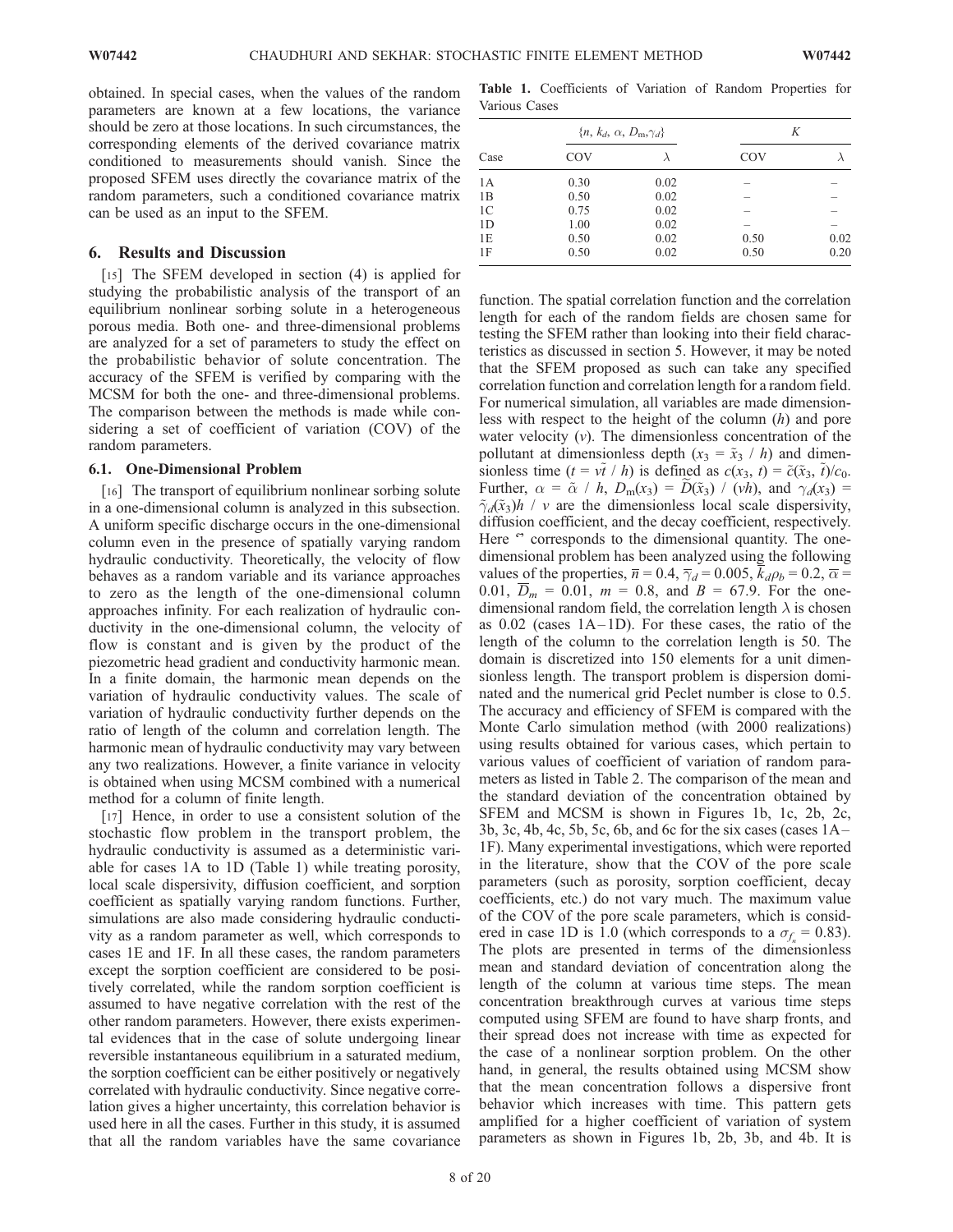

Figure 1. Concentration plot for case 1A. (a) Realizations generated using MCSM for time *t* = 1.0, (b) comparison of mean concentration between SFEM and MCSM at different time, and (c) comparison standard deviation of concentration between SFEM and MCSM.

also observed that the deviation between mean concentration obtained using SFEM and MCSM increases with time near the end of the front location. However, in the rest of the locations, the mean concentration is computed accurately using SFEM. It may be noted here that mean concentration is computed in SFEM with second-order accuracy. The standard deviations of concentration in all of the cases are observed to be the highest at the concentration front location. Further, the peak of the standard deviation obtained by MCSM is lower and shows a longer tail in comparison to that obtained by SFEM. The results of standard deviation of concentration obtained using SFEM compares well with that of MCSM much better prior to the front location, which suggests that SFEM is able to compute the steady state values of the standard deviation accurately.

[18] The additional effect of uncertainty due to random variation of hydraulic conductivity can be observed from Figure 5 for case 1E, which uses the same correlation length as used for cases  $1A-1D$ . When the hydraulic conductivity is a random parameter, for the reasons discussed earlier, the flow problem dimension used is four times higher than the transport problem in order to have a better representation of the flow field in the transport problem for various realizations of MCSM and to be consistent, the same is adopted for SFEM as well. Hence the ratio of the length of the column to the correlation length used for case 1E is 200. Figure 5a shows the spreading of the concentration front for different realizations increases because of the variation in the flow velocity influenced mainly by the hydraulic conductivity in spite of using a larger domain. A comparison of case 1E with case 1B (equivalent case in all aspects except variance in hydraulic conductivity) indicates that the mean concentration fronts (Figure 5b) for case 1E have a lesser spread for SFEM simulations. The prediction uncertainty of the concentration is relatively higher for case 1E with respect to case 1B for the SFEM simulations. The MCSM results, on the other hand, give comparatively similar values between the two cases. In order to test the effects of hydraulic



Figure 2. Concentration plot for case 1B. (a) Realizations generated using MCSM for time *t* = 1.0, (b) comparison of mean concentration between SFEM and MCSM at different time, and (c) comparison standard deviation of concentration between SFEM and MCSM.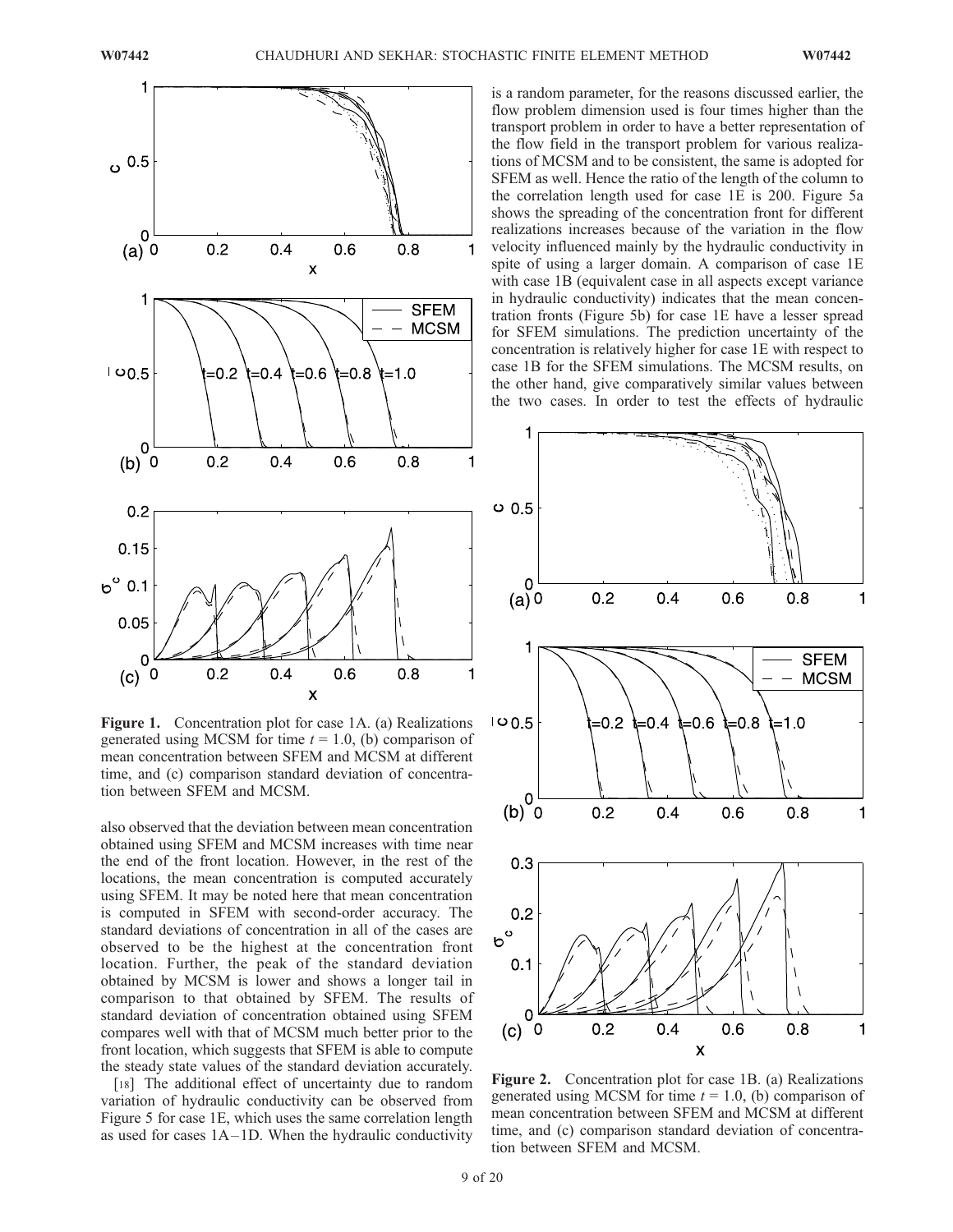

Figure 3. Concentration plot for case 1C. (a) Realizations generated using MCSM for time *t* = 1.0, (b) comparison of mean concentration between SFEM and MCSM at different time, and (c) comparison standard deviation of concentration between SFEM and MCSM.

conductivity further, simulations are made with case 1F, which uses the same variances of all parameters as in case 1E while the correlation length of the hydraulic conductivity being one order higher than case 1E. Here the ratio of the length of the column to the correlation length reduces to 20. The comparison with MCSM, shows that the results further deteriorate for the case 1F (Figure 6), relative to cases 1E and 1B. In this case, the uncertainty obtained by both SFEM and MCSM are higher than that of case 1E but SFEM produces significantly higher values. In the case 1F, the variation of flow velocity is higher than that of case 1E. This can be observed by comparing the travel distance of the solute plume in the Figure 6a. Since the velocity which is the input for the transport problem has a higher variation, the prediction uncertainty of concentration is high and the performance of SFEM is poor. For cases 1E and 1F, the results indicate that the mean front is moving at a lower velocity than that of cases 1A – 1D. This is due to a lower

effective flow velocity resulting from the randomness in the hydraulic conductivity field in the one-dimensional problem. In the present study, the dimensionless arithmetic mean of hydraulic conductivity is taken as unity. For the deterministic and homogeneous case, the value of hydraulic conductivity is also taken as unity. For cases 1E and 1F the effective value hydraulic conductivity become less than unity. For flow through one-dimensional column with heterogeneous hydraulic conductivity field, the effective value of hydraulic conductivity is essentially the harmonic mean [*Gelhar,* 1993, p. 110], which is lesser than the arithmetic mean. It can be shown analytically that the effective flow velocity and its standard deviation are functions of the mean and variance of the hydraulic conductivity as well as the ratio of the length of the column to the correlation length. The uncertainty of flow velocity increases with the variance of the hydraulic conductivity. It is higher for smaller ratios of length of the column to the correlation length. Under these conditions, the uncertainty of concentration increases if the correlation length of the



Figure 4. Concentration plot for case 1D. (a) Realizations generated using MCSM for time *t* = 1.0, (b) comparison of mean concentration between SFEM and MCSM at different time, and (c) comparison standard deviation of concentration between SFEM and MCSM.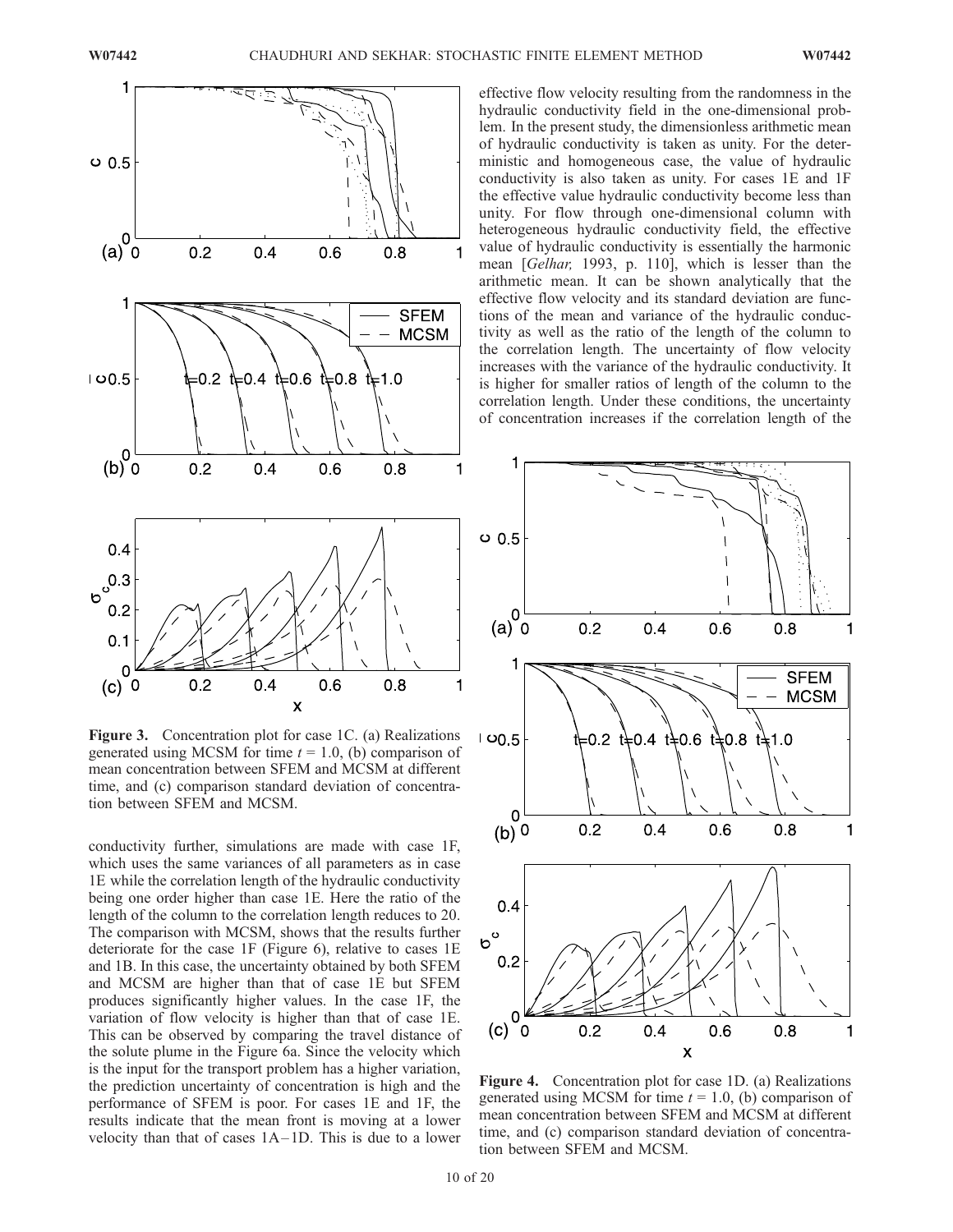

Figure 5. Concentration plot for case 1E. (a) Realizations generated using MCSM for time *t* = 1.0, (b) comparison of mean concentration between SFEM and MCSM at different time, and (c) comparison standard deviation of concentration between SFEM and MCSM.

hydraulic conductivity is chosen larger compared with that of other random parameters as shown for the case 1F. If the size of column is taken larger for the flow simulation, the variance of the flow velocity will reduce and the results obtained by SFEM for higher correlation length cases would show good matching with MCSM results.

[19] The accuracy in the results obtained from SFEM are quantified by comparing with MCSM using the following error norms for mean and standard deviation in concentration.

$$
Error_{\overline{c}} = \frac{1}{N_c} \sum_{i=1}^{N_c} \frac{|\overline{c}_{i\text{SFEM}} - \overline{c}_{i\text{MCSM}}|}{\overline{c}_{i\text{MCSM}}},\tag{37}
$$

$$
Error_{\sigma_c} = \frac{1}{N_c} \sum_{i=1}^{N_c} \frac{|\sigma_{c_i \text{SFEM}} - \sigma_{c_i \text{MCSM}}|}{\sigma_{c_i \text{MCSM}}}.
$$
 (38)

Here  $N_c$  is defined as the total number of nodes where  $\overline{c}$  > 0.01. Nodes corresponding to mean concentration ( $\overline{c} \leq$ 0.01) are neglected in the computations of the above error norms because the objective is to assess the comparison between the methods at locations with reasonable mean concentrations. The plot of errors in mean and standard deviation of concentrations for cases 1A – 1F at various time steps are shown in Figure 7.

[20] Higher coefficient of variation results in a larger error both in the mean and the standard deviations as expected for cases 1A-1D. The errors in the standard deviation are relatively higher than that of the mean since the SFEM uses a first-order accurate solution for the standard deviation while a second-order accurate solution for the mean. The error in the mean concentration is found to be approximately constant with time. The error in the mean concentration for the higher COV case (i.e.,  $\sigma_{f_n} = 0.85$ )



Figure 6. Concentration plot for case 1F. (a) Realizations generated using MCSM for time *t* = 1.0, (b) comparison of mean concentration between SFEM and MCSM at different time, and (c) comparison standard deviation of concentration between SFEM and MCSM.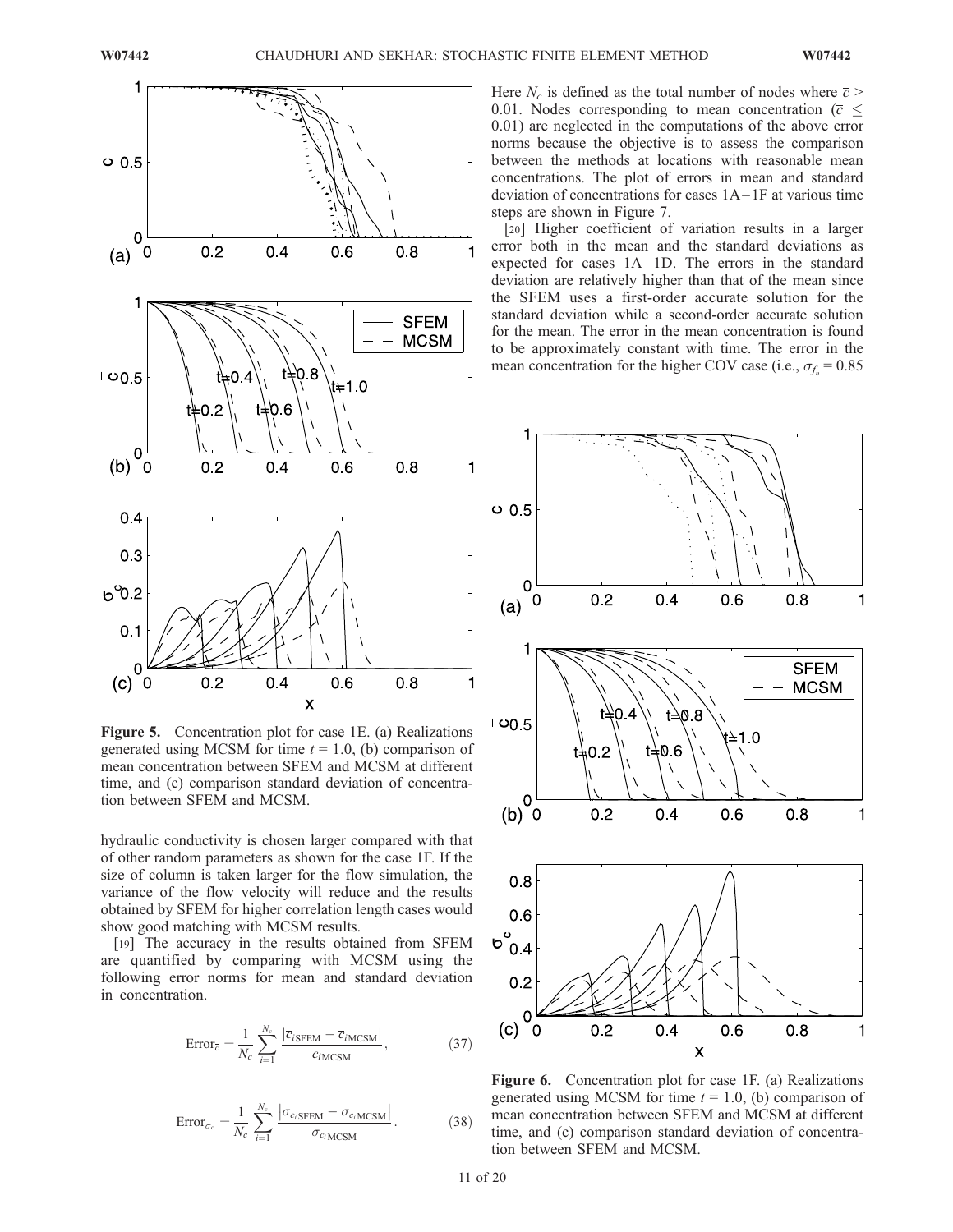

Figure 7. Temporal plot of error in (a) mean and (b) standard deviation of concentration obtained by SFEM for different cases A –E in the one-dimensional problem.

corresponding to case 1D) is found to be less than 5%. The error in the standard deviation of concentration (Figure 7b) increases with time (size of the plume) and is found to reach a steady state. For the higher COV case (case 1D) the error is found to be approximately 55%. It is observed that at upstream locations of the concentration front, the steady state mean and standard deviation of concentration by SFEM match better with MCSM. The error of both the mean and variance is found to be higher when the hydraulic conductivity is also considered as a random field (cases 1E and 1F) even though the COV used is 0.5 ( $\sigma_{f_k}$  = 0.48). The computational time required for SFEM is approximately equal to the time required to perform 10 realizations in the MCSM for the one-dimensional problem.

#### 6.2. Three Dimensional Problem

[21] The SFEM developed in section 4 is applied for studying the probabilistic behavior of concentration distribution in a three-dimensional problem setting as shown in Figure 8. In this problem, the hydraulic conductivity, porosity, decay coefficient, dispersivity, and molecular diffusion are considered as spatially varying random fields and are positively correlated. The random sorption coefficient is assumed to have negative correlation with the rest of the other random parameters. Further, the correlation length along the horizontal plane are assumed to be same (i.e.,  $\lambda_1$  =  $\lambda_2 = \lambda_h$ ), while the horizontal correlation length ( $\lambda_h$ ) is considered larger in comparison to that of the vertical direction  $(\lambda_3)$ . The flow field in this problem becomes nonuniform because of the constant continuous recharge from the pollutant source combined with the lateral groundwater flow in the underlying permeable layer.

[22] The mean and covariance of the random flow field is derived from the random hydraulic conductivity field. Along with covariance matrices of the other random fields, the covariance of velocity is also used for the probabilistic



Figure 8. A schematic diagram of three-dimensional problem with continuous source at the top.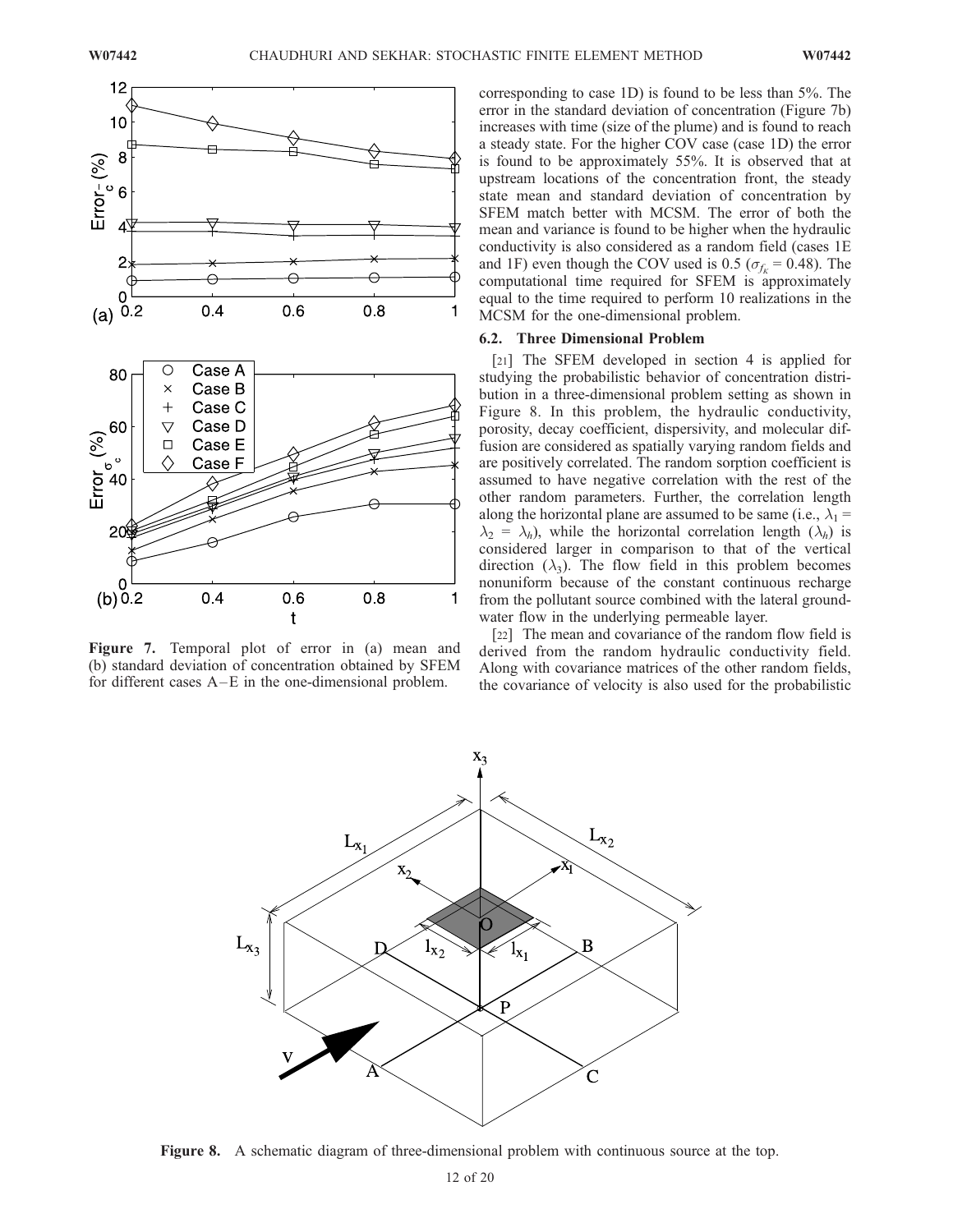Table 2. Coefficients of Variation of Random Properties for Various Cases

|           | Case $\rho_{\{K, \gamma d, \alpha, Dm\}}$ $\lambda_h^K$ $\lambda_v^K$ $\rho_{\{K, n\}}$ $\lambda_h^n$ $\lambda_v^n$ $\rho_{\{K, k_d\}}$ $\lambda_h^{kd}$ $\lambda_v^{kd}$ |  |  |                                                                                                                                     |  |
|-----------|---------------------------------------------------------------------------------------------------------------------------------------------------------------------------|--|--|-------------------------------------------------------------------------------------------------------------------------------------|--|
| 3A<br>-3B |                                                                                                                                                                           |  |  | $1.00 \quad 0.50 \quad 1 \quad 1.00 \quad 0.50 \quad -1 \quad 1.00 \quad 0.50$<br>$1.00 \t0.50 \t0 \t2.00 \t1.00 \t0 \t0.50 \t0.25$ |  |

analysis of contaminant transport. A square contaminant source of dimension  $l_{x_1} = l_{x_2} = l$  is assumed to be located above the permeable layer. The governing equation (1), the boundary conditions in section (2), and the properties are made dimensionless with respect to the depth of the permeable layer (*h*) and the horizontal pore water velocity for a deterministic case without any recharge  $(v_d)$ . Here  $c(\mathbf{x}, t) = \tilde{c}(\tilde{\mathbf{x}}, \tilde{t}) / c_0$  is the dimensionless concentration of the pollutant at a dimensionless distance  $\mathbf{x} = \tilde{\mathbf{x}} / h$  at the dimensionless time  $(t = v_d\tilde{t} / h)$ . Here  $c_0$  is the concentration at the top of the soil. Further,  $v(\mathbf{x}) = \tilde{v}(\tilde{\mathbf{x}}) / v_d$ ,  $\alpha(\mathbf{x}) =$  $\tilde{\alpha}(\tilde{\mathbf{x}})$  / *h*,  $D_{\text{m}}(\mathbf{x}) = \tilde{D}_{\text{m}}(\tilde{\mathbf{x}})$  /  $(v_d h), \gamma_d(\mathbf{x}) = \tilde{\gamma}_d(\tilde{\mathbf{x}})h$  /  $v_d$ , and  $q = \tilde{q} / v_d$  are the dimensionless velocity of flow, dispersivity, molecular diffusion, decay coefficient, and recharge at the top, respectively. The following numerical values of properties are used for solving the three-dimensional problem:  $l = 0.5$ ,  $\overline{n} = 0.4$ ,  $k_d = 0.2$ ,  $\overline{\gamma}_d = 0.2$ ,  $\overline{\alpha} =$ 0.2,  $\overline{D}_m$  = 0.5, and  $q = 0.5$ . For the three-dimensional simulation, the coefficient of variation of the random properties are taken as,  $COV_K = 1.0 (\sigma_{f_K} = 0.803)$ ,  $COV_n = 0.4 (\sigma_f$  $=0.309$ ),  $COV_{k_d} = 0.4$ ,  $COV_{\gamma_d} = 0.4$ ,  $COV_{\alpha} = 0.4$ ,  $COV_{D_m}$  $= 0.4$ . The standard deviation of log hydraulic conductivity used in this study corresponds to mild heterogeneity of the porous medium based on the values reported for various field investigations [*Gelhar*, 1993, pp. 291-292]. Further, the  $\sigma_{f_k}$  = 0.803 used is in the range of various investigations made using numerical methods. The dimensionless domain size for the three-dimensional problem is  $5 \times 4 \times 1$ . For this three-dimensional transport problem, the numerical grid Peclet number is kept close to 0.5.

[23] To check the accuracy of results and computational efficiency of the SFEM, the probabilistic analysis has been carried out by commonly used MCSM (1000 realizations) for  $B = 67.9$  and  $\lambda = 0.5$ . Figure 9 demonstrates the comparison of temporal behavior of mean and standard deviation of concentration at location *P* (shown in Figure 8). In Figure 9a, the mean break through curve obtained by SFEM shows sharpness than that of the MCSM. Similar pattern is also observed for the mean concentration in the one-dimensional problem as well. Figure 9b shows peaks in the temporal plot of the standard deviation concentration obtained by both SFEM and MCSM. However, MCSM produces a lower peak and higher spread in comparison to the SFEM. Since the arrival time of the concentration front varies from one realization to another realization in the MCSM, this might result in a higher spread or dispersion and accordingly produces a lower peak for the ensemble averages of the concentration at any location. The proposed SFEM exhibits oscillations in the simulations of the statistical moments of the concentration. This is due to the second-order term in the mean concentration. This behavior is observed mainly at the tail end regions of the concentration fronts where concentrations being very small (close to zero), the combination of the zeroth-order and second-order terms results in negative values. Further, the oscillation and the negative values are noted during the early stages of concentration break through curve at any location. Similar behavior was also reported by *Morales-Casique et al.* [2006]. The effect of the oscillation of the second-order is more pronounced for a stronger heterogeneous and nonlinear case. The inclusion of higher-order terms may improve the results.

[24] The contour plot of mean and coefficient of variation of concentration at dimensionless time  $(t = 16)$  along the planes  $x_2 = 0$  and  $x_1 = 0$  which are obtained by SFEM are compared with MCSM in Figure 10. The contours of the mean concentration as shown in Figures 10a and 10b are matching quite well overall for the two methods. A marginal variation between them is observed for the results along downstream flow direction. The contours COV of concentration (Figures 10c and 10d) obtained by SFEM are found to be marginally shifted along the upstream direction and spread higher compared to MCSM. The convergence of the solution error with size of the sample for MCSM is demonstrated in Figure 11. It is observed that for this problem, the solutions with MCSM are stable for 1000 realizations, and the maximum error for this case between MCSM and SFEM is less than 10%. The relatively lower error for the three-dimensional problem in comparison to the one-dimensional problem discussed earlier could be attributed because of several reasons. Some of these could be (1) the choice of higher decay coefficient used in this problem, which limits the spread of the plume thereby the resulting lesser effect of spatial variability of parameters and (2) the dispersion process in three-dimensional problem plays an important role in reducing the uncertainty in the concentration and hence correspondingly the error. Further, the relative effects of boundary and plume size on the uncertainty and corresponding error are discussed at the end of this section.

[25] The computational time required for the solution of the three-dimensional problem by SFEM, which uses 910 grids, is 3050 s while for MCSM (with 1000 realizations) is 65,800 s on COMPAQ Alpha Server ES40 (a cluster of four CPUs with 667 MHz). This indicates that the time required for one simulation run by SFEM for the threedimensional problem is approximately equal to the time required for five realizations with MCSM. This higher computational efficiency with SFEM is very useful when performing simulations for problems involving larger domain sizes and finer grids.

[26] The behavior of mean and standard deviation of concentration for variation in the affinity parameters (*B*) and different correlation cases of the random parameters are studied by SFEM using finer grid in the three-dimensional problem. The correlation cases are presented in Table 2. In case 3A, the parameters are perfectly correlated and have same correlation lengths. In case 3B, the correlation lengths of porosity field are taken twice of that of conductivity since its variability in geologic media may show long range correlation [*Hewett*, 1986]. In case 3B, sorption coefficient is also considered to be uncorrelated with the rest of all other random parameters. The correlation lengths of sorption coefficient field are taken as half of that of hydraulic conductivity field.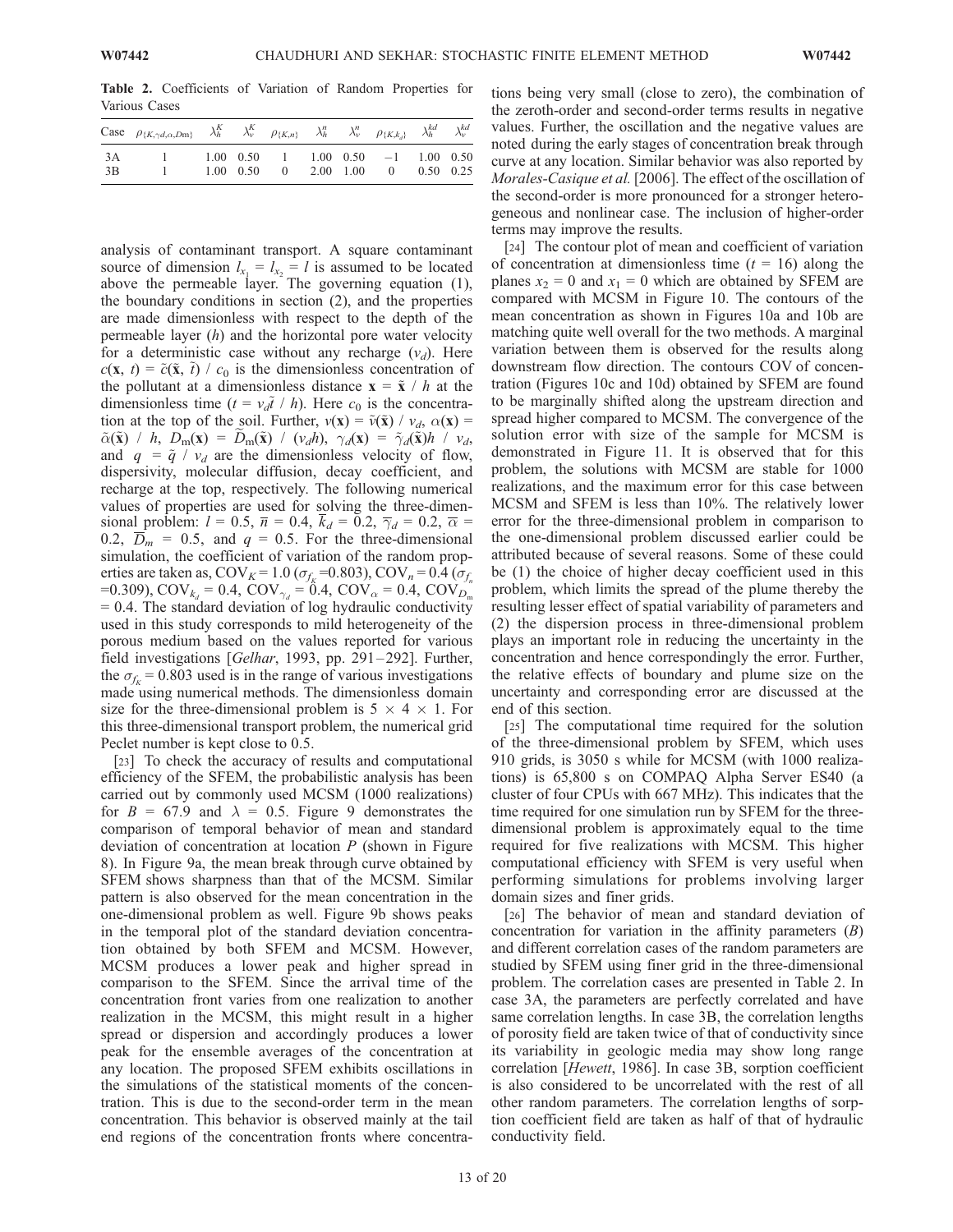

Figure 9. Comparison of mean and standard deviation of concentration obtained by SFEM (straight line) and MCSM (broken line) at location P below the source for the threedimensional problem.

[27] The mean concentration increases monotonically with time and reaches a steady state value for different cases as shown in Figure 12a. The standard deviation of concentration also increases monotonically with time and reaches a steady state. For a higher value of *B* and perfectly correlated case (case 3A), it shows a peak before reaching a lower steady state as shown in Figure 12b. The mean concentrations are found to be higher for lower values of *B*, while the standard deviation of concentrations are found to be vice-a-versa. Comparison of results for two different correlation cases (cases 3A and 3B) show that the mean concentration is not affected much, but standard deviation of concentration is lower for uncorrelated case with different correlation lengths (case 3B). At large dimensionless time  $(t = 16)$ , when the concentration in most part of the domain reaches a steady state because of first-order decay, the mean concentration decreases with distance from the source as shown in the contour plots in the Figures 13a, 13b, 14a, and 14b. But the prediction uncertainty in terms of coefficient of variation of concentration is found to increase with distance from the source as shown in Figures 13c, 13d, 14c, and 14d. This result is expected, as the uncertainty is lower close to the deterministic source. The coefficient of variation is found to be higher for fully correlated case

(case 3A). The COV of concentration is found to be higher for a larger *B*. The results indicate that when the nonlinearity in the sorption isotherm is higher, at the steady state, the spreading of the concentration plume of the decaying solute is smaller but the prediction uncertainty increases with the increase in the sorption nonlinearity. The computational time required for the solution for each case of the threedimensional problem, which uses 1728 grids, is 87,200 s (approximately 1 day) on COMPAQ Alpha Server ES40 (a cluster of four CPUs with 667 MHz).

[28] The deterministic boundary condition and size of the domain with respect to the correlation length affect the spatial distribution of (ensemble) moments of flow (i.e., mean and covariances of flow velocity). Because of heterogeneity, the effective mean velocity vector alters, which depends on the ratio of size of the domain to the correlation length. Similar to one-dimensional problem, it is known that for three-dimensional problem also the standard deviation of the longitudinal component of flow velocity decreases with the increase in the ratio. This implies that if the size of domain used is larger for the simulation of steady state flow, the uncertainty of the velocity may reduce. Because of the coupling of flow and transport equations, both mean and covariances of concentration are affected by the physical setting of the flow problem. The accuracy of results by SFEM also depends on the physical setting of the flow problem. This aspect has been mentioned in one-dimensional problem (for cases 1E and 1F) wherein the effects of length of column and correlation length have been discussed. Hence the larger domain size for flow simulation results in a lower standard deviation of velocity and thus a lower uncertainty in the concentration prediction. In such circumstances, SFEM may perform better since the variance of velocity, which is the key input parameter, is small. But the boundary conditions for the transport problem directly affect the spatial and temporal variation of the mean concentration. This effect is very similar to the deterministic case. For the stochastic case the standard deviation increases with the ratio of the size of the plume as shown for the onedimensional problem. It is observed that for both the oneand three-dimensional problems, the standard deviation is very high at the tail end of the plume (where the concentrations are very low), correspondingly, the error with SFEM is also high at these locations.

#### 7. Conclusions

[29] In the present study, a computationally efficient SFEM has been developed for solving the nonlinear problems pertaining to the transport of solutes in threedimensional heterogeneous porous media. The method is based on the classical perturbation-based approach and is second-order accurate in mean and first-order accurate in the standard deviation. Because of the nonlinear governing equations, the method has to be combined with an iterative approach to solve the nonlinear algebraic equations discretized using finite element method.

[30] The method is applied for the probabilistic analysis of a nonlinearly sorbing solute while undergoing transport in porous media and tested for its accuracy while comparing with the MCSM. As the computational cost of SFEM increases with the increase in the number of random parameters and in addition it may have lesser accuracy with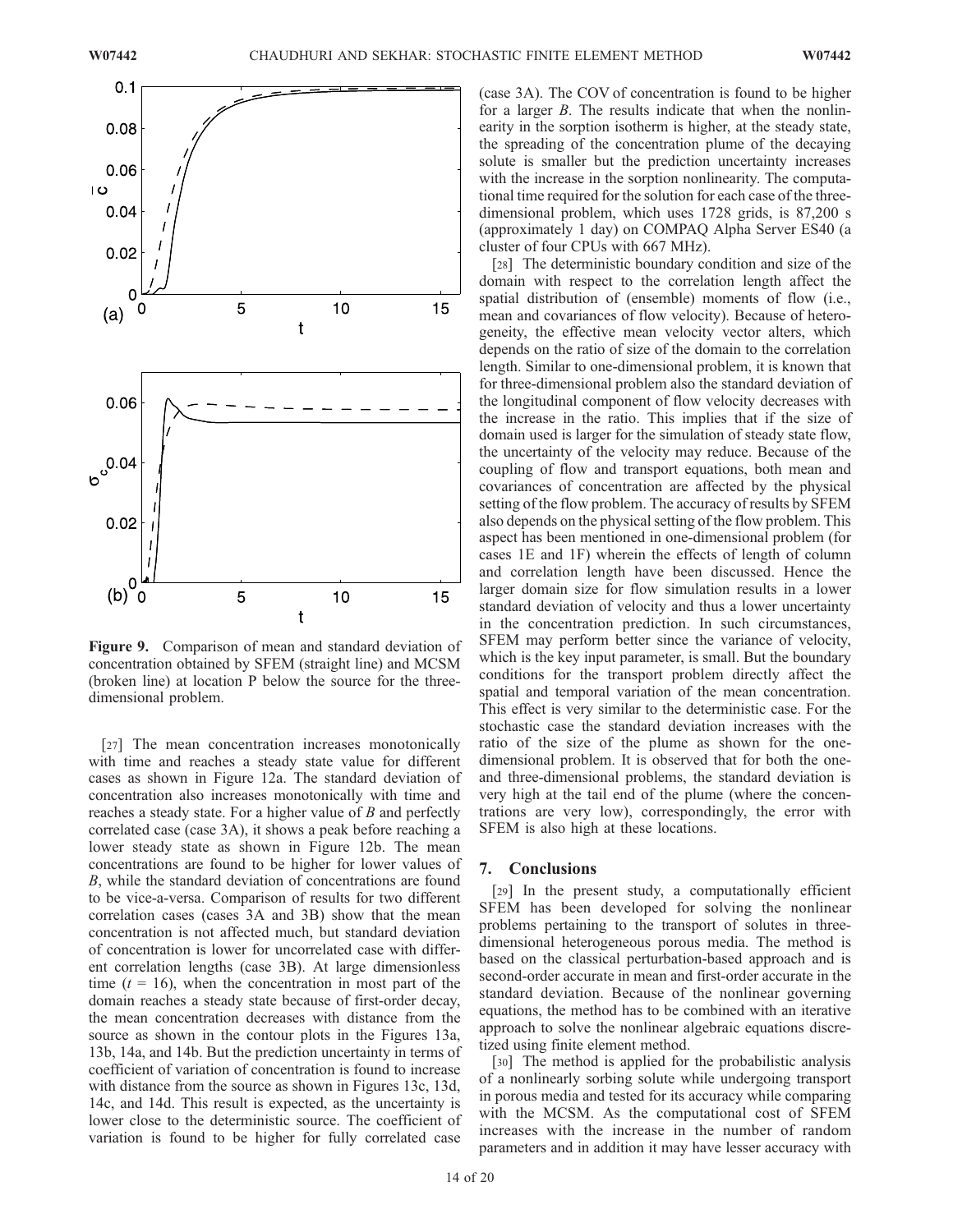

**Figure 10.** Comparison of mean and coefficient of variation of concentration at  $t = 16$  for  $B = 67.9$  and  $\lambda_h$  = 0.5 in the three-dimensional problem obtained by SEFM (straight line) and MCSM (broken line). Mean concentration (a) along the  $(x_2 = 0)$  plane and (b) along the  $(x_1 = 0)$  plane, coefficient of variation (c) along the  $(x_2 = 0)$  plane and (d) along the  $(x_1 = 0)$  plane.

multiple random parameters, in this study, performance of SFEM is investigated with multiple random parameters. The analyses are carried out for both one- and three-dimensional problems considering hydraulic conductivity, porosity, dispersivity, diffusion coefficient, sorption coefficient, and decay coefficient as random fields. In the one-dimensional transport problem with continuous source, the mean concentration breakthrough curves at various time steps as obtained by SFEM are found to have sharp fronts, and their spread does not increase with time as expected for the case of a nonlinear sorption problem. On the other hand, MCSM results show that the mean concentration has a dispersive front behavior, which increases with time. The standard deviation is found to be the highest at the concentration front location. At the front location, the mean and standard deviation of concentration by SFEM when compared with MCSM are found to have higher deviations. A comparison of the results between SFEM and MCSM for the threedimensional problem (break through curve and contour plots) indicates that results of SFEM match quite well for mild heterogeneity cases with 0.85 as the upper limit of standard deviation of log hydraulic conductivity (coefficient

of variation of hydraulic conductivity being 1.0). The error with SFEM for the mean and standard deviation of concentration is found to be less than 10% for the three-dimensional problem setting. The prediction uncertainty and, correspondingly, the error with SFEM may depend on the boundary conditions, the size of the domain, and the plume size. The variation of the flow decreases with increase in the size of the domain. In such circumstances, the prediction uncertainty of the concentrations is lower, and the SFEM would result in lesser error. But as the mean and the standard deviation of concentration obtained by SFEM at the tail end of the plume have higher deviations when compared with MCSM, the overall error increases slowly with the size of the plume.

[31] The larger value of sorption affinity parameter results in a higher nonlinearity in the sorption isotherm and causes more retardation to the solute transport. At the steady state, the size of the plume of the decaying solute is smaller for a larger value of the sorption affinity parameter. But the coefficient of variation of the concentration is more for a higher nonlinear case. The results for both perfectly correlated case (case 3A) and uncorrelated case with different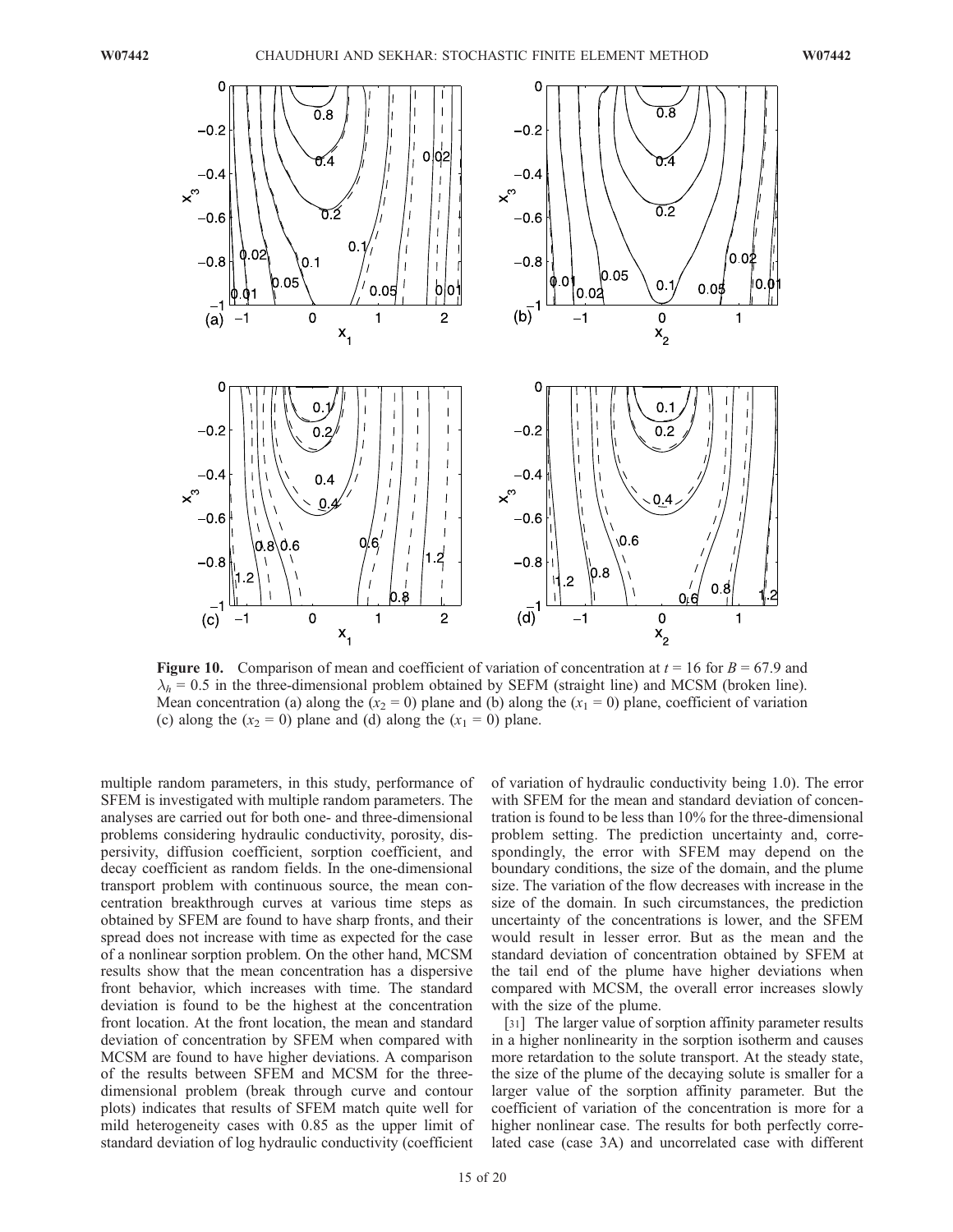

Figure 11. Convergence of error with sample size in the MCSM for the three-dimensional problem.

correlation length (case 3B) are qualitatively similar. Sensitivity studies with varying correlation length among the random parameters indicate that the patterns of the mean and the standard deviation of concentration are quite similar. A perfectly correlated case produces a higher prediction uncertainty than the uncorrelated case. The comparison between the computational time required for SFEM and MCSM based on the one- and three-dimensional problems suggests that the SFEM is very efficient. The proposed SFEM holds good for low-variance cases corresponding to mild heterogeneity of governing parameters as it uses only up to second-order terms in the Taylor series approximation. The SFEM in the present study is tested with simpler numerical test cases for the nonlinear solute transport problem. The results are encouraging to use this method for complicated test problems, which may require following adaptations with this method.

[32] For the transport of solutes in field applications, the Peclet number varies in a wide range from  $10^{-1}$  to  $10^{4}$ . As it is based on a standard Galerkin finite element method, it is applicable for only dispersion-dominated problems (i.e., not applicable for higher Peclet numbers). By using finite element formulations developed and available for advection dominated problems, one can develop a SFEM for both advection and dispersion dominated cases.

[33] The proposed SFEM method can be easily used for conditional stochastic simulation of flow and solute transport in heterogeneous porous medium. In general, the conditioning is done to the measurement of the governing parameters as well as the state variables (or the dependent variables). For the first case, the conditional mean of the random vector (discretized random field of the governing parameters) and conditional covariance matrix can be derived using various methods such as Kriging, triangular decomposition method, or eigen value decomposition. The conditional mean and variance of the random space function are not constant even though the random parameter is initially assumed to be statistically homogeneous since at the locations where the values are known, the parameter is considered to be deterministic and the variance is set to be zero. Being a numerical method, SFEM can directly use the conditional mean and the covariance for conditional stochastic simulation. For the second case, the conditional stochastic analysis based on the measurements of state variable can be performed by coupling the SFEM with a suitable optimization technique [*Hernandez et al.*, 2003, 2006]. The sensitivity analysis, which is inherent in the SFEM approach, can be used for the optimization also. In an alternative way, the conditioning to the temporal



Figure 12. The effect of affinity parameter (*B*) and correlation length  $(\lambda_h)$  on the mean and standard deviation of concentration at location P below the source for the threedimensional problem.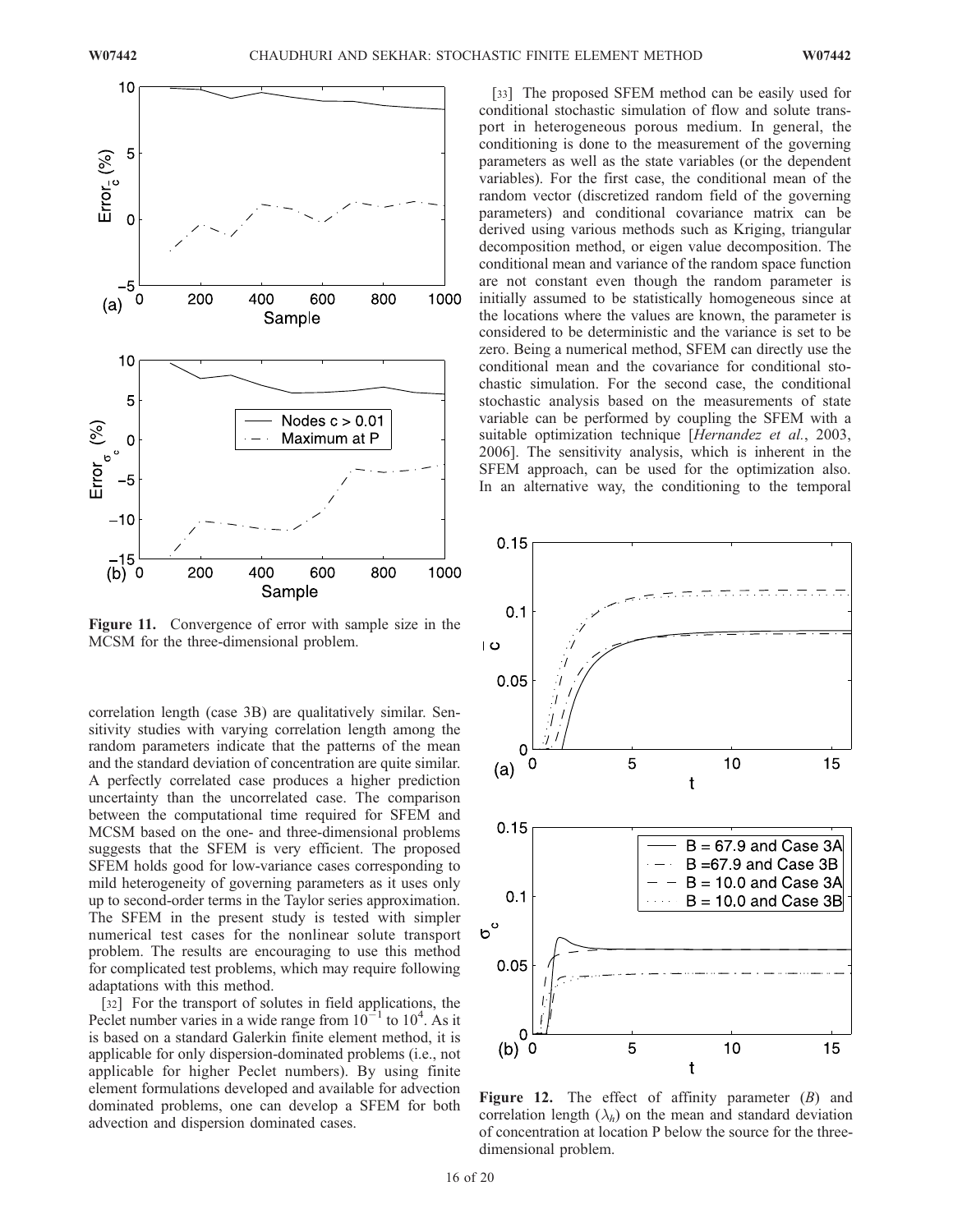

Figure 13. Contour plots of distribution of mean concentration and coefficient of variation at *t* = 16 for  $B = 67.9$  in the three-dimensional problem. Mean concentration (a) along the  $(x<sub>2</sub> = 0)$  plane and (b) along the  $(x_1 = 0)$  plane, coefficient of variation (c) along the  $(x_2 = 0)$  plane and (d) along the  $(x_1 = 0)$  plane. Straight line represents case 3A, and broken line represents case 3B.

measurements of the state variable at few locations can be performed by treating the measurements as constraints to the finite element formulation. These constraints can be incorporated into the global matrix and the right hand side vector in a similar way as is done for the boundary conditions.

[34] Several field experimental results show that the statistical parameters (for example, mean, variance, correlation lengths, etc.) vary within a range. This implies that the random function representing the parametric spatial variation is not stationary. In such circumstances, the SFEM can be a very good alternative tool for the probabilistic analysis of solute transport problem in such complicated heterogeneous media, if suitably combined with a proper method of constructing the covariance matrix.

# Appendix A: Mean and Covariance of Velocity and Dispersion Coefficient

[35] Similar to the transport, the global equation for flow for a given head and flux boundary conditions is expressed as,

$$
[K]\{H\} = \{H_0\}.
$$
 (A1)

Here [*K*] is the global hydraulic conductivity matrix in the flow equation. The *i*th component of seepage flux of *p*th element is obtained by taking average of that at all the Gauss points ( $\mathbf{x}_k$ , for  $k = 1, \dots, N_G$ , where  $N_G$  is the number of Gauss points) and is given as,

$$
q_{ip} = -\frac{1}{N_{\rm G}} K_{ij_p} \sum_{k=1}^{N_{\rm G}} \frac{\partial N_l(\mathbf{x})}{\partial x_j} |_{\mathbf{x}_k} H_l = -\frac{1}{N_{\rm G}} K_p \sum_{k=1}^{N_{\rm G}} \frac{\partial N_l(\mathbf{x})}{\partial x_i} |_{\mathbf{x}_k} H_l.
$$
\n(A2)

For isotropic cases, the hydraulic conductivity tensor becomes a scalar quantity  $(K_p)$ .

[36] Using the similar methodology presented for the transport problem (section 4), the perturbation approach can also be applied on the flow equation (A1), to obtain the mean and random perturbed components of the hydraulic head. In the case of the flow problem, the random properties are only the hydraulic conductivities of the elements  $K_p$ ,  $(p = 1, 2, \dots, N)$ , and hence the mean and the random component of the hydraulic head are expressed as,

$$
\{\overline{H}\} = \left( [I] + \sum_{p=1}^{N_k} \sum_{q=1}^{N_k} \left[ \overline{K} \right]^{-1} [K]_{K_p}^{(I)} \left[ \overline{K} \right]^{-1} \right)
$$
\n
$$
\cdot [K]_{K_q}^{(I)} \overline{K_p} \overline{K_q} \right) \left[ \overline{K} \right]^{-1} \{ H_0 \},
$$
\n(A3)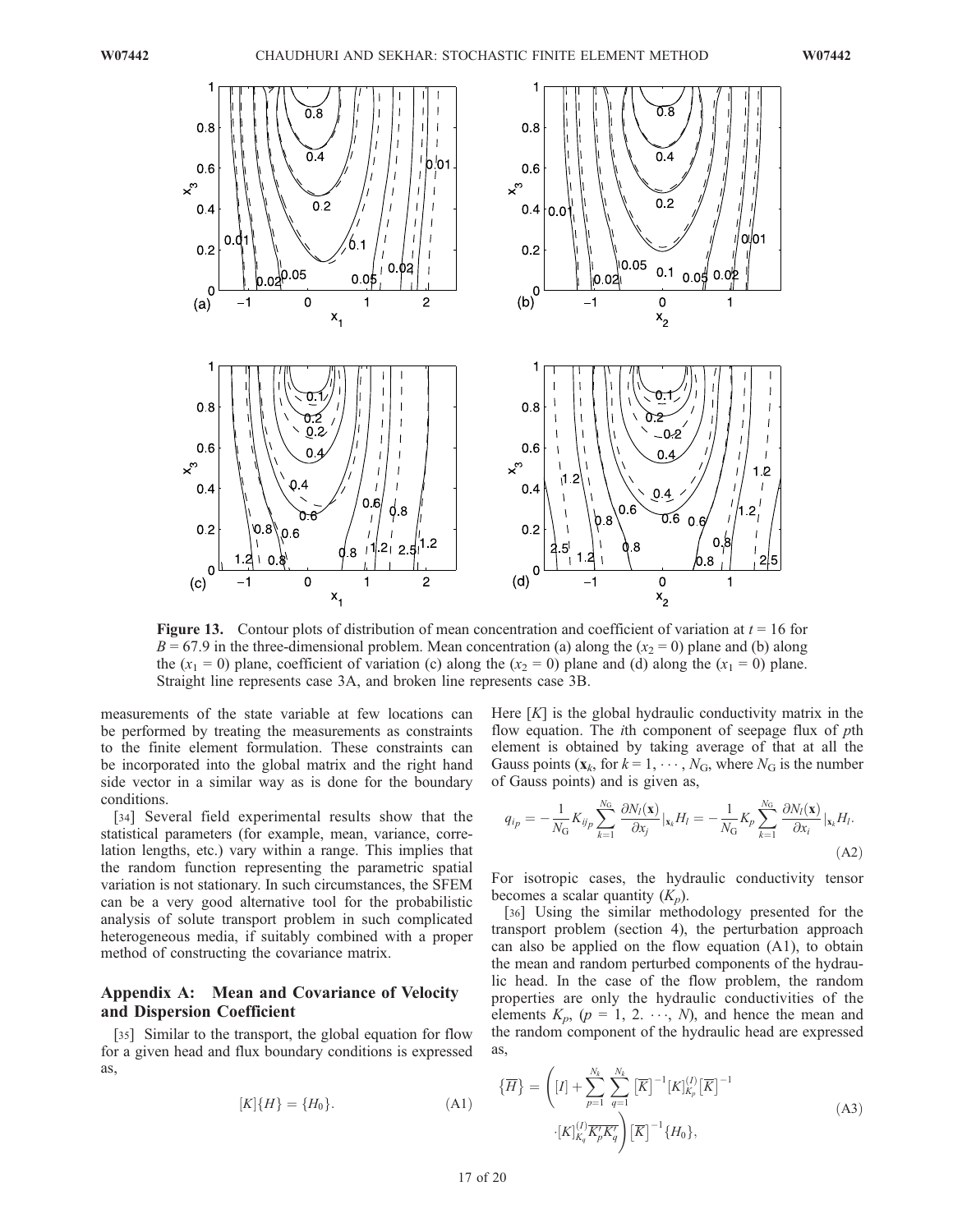

Figure 14. Contour plots of distribution of mean concentration and coefficient of variation at *t* = 16 for  $B = 10.0$  in the three-dimensional problem. Mean concentration (a) along the ( $x_2 = 0$ ) plane and (b) along the  $(x_1 = 0)$  plane, coefficient of variation (c) along the  $(x_2 = 0)$  plane and (d) along the  $(x_1 = 0)$  plane. Straight line represents case 3A, and broken line represents case 3B.

$$
\{H\}' = \sum_{p=1}^{N_k} \{H\}_{K_p}^{(I)} K_p'
$$
  
where  $\{H\}_{K_p}^{(I)} = -[\overline{K}]^{-1} [K]_{K_p}^{(I)} [\overline{K}]^{-1} \{H_0\}.$  (A4)

Using equations (A3) and (A4), the mean and random component of seepage flux  $(q_{i_p})$  are written as,

$$
\overline{q}_{ip} = -\frac{1}{N_{\rm G}} \sum_{k=1}^{N_{\rm G}} \frac{\partial N_l(\mathbf{x})}{\partial x_i} \bigg|_{\mathbf{x}_k} \left( \overline{K}_p \overline{H}_l + \sum_{q=1}^{N_k} H_{l,K_q}^{(1)} \overline{K}_p^{\prime} \overline{K}_q^{\prime} \right), \quad \text{(A5)}
$$

$$
q'_{ip} = -\sum_{q=1}^{N_k} \frac{1}{N_G} \sum_{k=1}^{N_G} \frac{\partial N_I(\mathbf{x})}{\partial x_i} \Big|_{\mathbf{x}_k} \left( \overline{H}_l \delta_{pq} + \overline{K}_p H_{l,K_q}^{(I)} \right) K'_q
$$
  
= 
$$
\sum_{q=1}^{N_k} q_{ip,K_q}^{(I)} K'_q.
$$
 (A6)

From the above expression, one can obtain the auto covariance of seepage flux and cross covariance with any other random properties  $(r'_j)$  using the auto covariance of

hydraulic conductivity and cross covariance of hydraulic conductivity with  $r'_j$ , which may be given as,

$$
\overline{q'_{ip_1}q'_{j_{p_2}}} = \sum_{q_1=1}^{N_k} \sum_{q_2=1}^{N_k} q_{ip_1,K_{q_1}}^{(I)} q_{jp_2,K_{q_2}}^{(I)} \overline{K'_{q_1}K'_{q_2}}
$$
 and  

$$
\overline{q'_{ip}r'_{j}} = \sum_{q=1}^{N_k} q_{ip,K_q}^{(I)} \overline{K'_{q}r'_{j}}
$$
 (A7)

 $\overline{q}_{ip}$  and  $q'_{ip}$  are the mean and the random component, respectively, of the product  $n_p v_{i_p}$  in equation (9). The product  $n_p D_{ij_p}$  can be written in terms of water flux and is expressed as,

$$
n_p D_{ij_p} = \alpha_p \left( (1 - \epsilon) \frac{q_{ip} q_{jp}}{q_p} + \epsilon q_p \delta_{ij} \right) + n_p D_{mp} \delta_{ij}
$$
 (A8)

The mean of the resultant seepage flux  $(q_p = (\sum_{i=1}^{3} q_i^2 + q_i^2))$  $\sum_{i=1}^{5} q_{i_p}^{2}$ <sup>1/2</sup>), and its random component are expressed as,

$$
\overline{q}_p = q_p + \frac{1}{q_p} \sum_{i=1}^3 C_{q_{ip}q_{ip}} - \frac{1}{q_p^3} \sum_{i=1}^3 \sum_{j=1}^3 \overline{q}_{ip} \overline{q}_{j_p} C_{q_{ip}q_{j_p}}
$$
 and  

$$
q'_p = \frac{1}{q_p} \sum_{i=1}^3 \overline{q}_{ip} q'_{ip}.
$$
 (A9)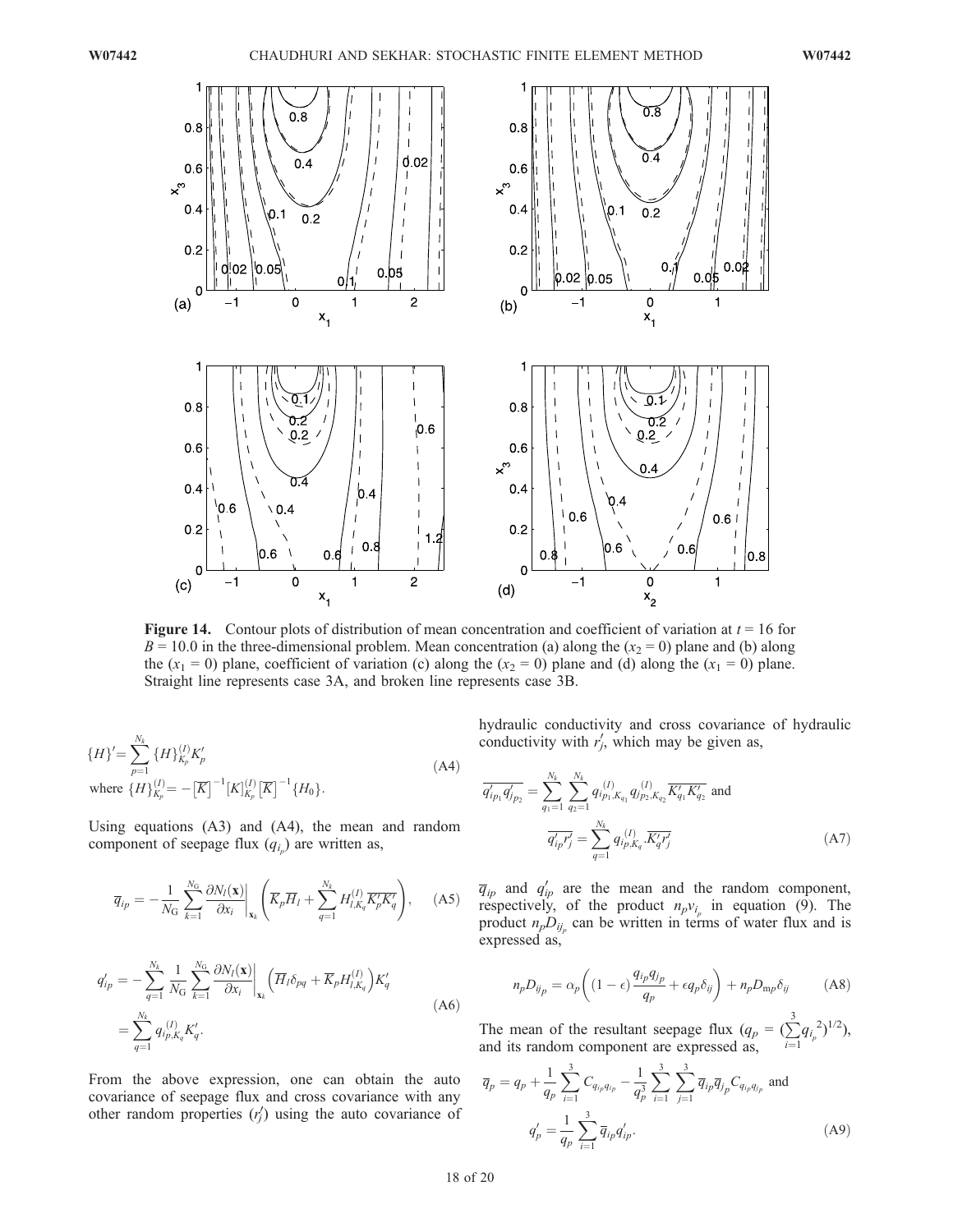The effective mean dispersion coefficient and its random component are obtained by using equation (5), along with the expression (A9), which may be expressed as,

$$
\overline{n_p D_{ij}} = \left( \overline{\alpha}_p \left( \frac{\overline{q}_{ip} \overline{q}_{jp} + C_{q_{ip} q_{jp}}}{\overline{q}_p} - \frac{\overline{q}_{ip} C_{q_{ip} q_p} + \overline{q}_{jp} C_{q_{ip} q_p}}{\overline{q}_p^2} + \frac{\overline{q}_{ip} \overline{q}_{jp} C_{q_{ip} q_p}}{\overline{q}_p^3} \right) + \frac{\overline{q}_{ip} C_{q_{ip} q_p} + \overline{q}_{ip} C_{q_{ip} q_p}}{\overline{q}_p} - \frac{\overline{q}_{ip} \overline{q}_{jp} C_{q_{ip} q_p}}{\overline{q}_p^2} \right) (1 - \epsilon) + \epsilon \left( \overline{\alpha}_p \overline{q}_p + C_{q_p q_p} \right) \delta_{ij} + \left( \overline{n}_p \overline{D}_{m p} + C_{n_p p_{m p}} \right) \delta_{ij}
$$
 and (A10)

$$
\left(n_p D_{ij_p}\right)' = \left(\overline{\alpha}_p \left(\frac{\overline{q}_{ip} q'_{jp} + \overline{q}_{jp} q'_{ip}}{\overline{q}_p} - \frac{\overline{q}_{ip} \overline{q}_{jp} q'_{p}}{\overline{q}_p^2}\right) + \alpha'_p \frac{\overline{q}_{ip} \overline{q}_{jp}}{\overline{v}_p}\right) \cdot (1 - \epsilon) + \epsilon \left(\overline{\alpha}_p q'_p + \alpha'_p \overline{q}_p\right) \delta_{ij} + \left(\overline{n}_p D'_{mp} + n'_p \overline{D}_{mp}\right) \delta_{ij}.
$$
\n(A11)

# Notation

 $c_b$ (**x**, *t*) and  $f_b$ 

- $c(\mathbf{x}, t)$  Concentration in aqueous phase
- *s*(x, *t*) Concentration in sorbed phase
- *g*(x, *t*) Nonlinear reaction function
- x and *t* Position vector and time, respectively *n*(x) Porosity
	- $v(x)$  Velocity vector of flow
	- $D(x)$  Hydrodynamic dispersion coefficient tensor
	- $k_d(\mathbf{x})$ Sorption coefficient
	- $\rho_b$  Bulk density of soil
	- $\gamma_d(\mathbf{x})$  Decay coefficient
	- $\alpha(x)$  Local dispersivity
	- Ratio of transverse to longitudinal dispersivity
- $D_m(x)$  Effective molecular diffusion coefficient
- $c_0(\mathbf{x})$ Initial concentration in the domain  $\Omega$ Specified concentration at boundary
	- $\Gamma_1$  and solute flux at boundary  $\Gamma_2$  $n_{x_i}$  Direction cosine of the normal with  $x_i$ axis
- $q(x)$  Water flux vector
- *h*(x) Hydraulic head
- $K(x)$  Hydraulic conductivity

 $h_b$ (**x**, *t*) and  $q_b$ Specified hydraulic head at boundary  $\Gamma_{1}^{h}$  and water flux at boundary  $\Gamma_{2}^{h}$ Time derivative

- *B* Sorption affinity parameter
- *m* An exponential parameter in Langmuir-Freundlich isotherm equation
- [*R<sup>c</sup>* ] and [*R<sup>g</sup>* ] Coefficient matrix for time derivative of aqueous and sorbed concentration
- [*D<sup>c</sup>* ] and [*D<sup>g</sup>* Coefficient matrix for aqueous and sorbed concentration
	- $\Delta t$  Time interval
	- $\theta$  Fractional parameters for implicit time difference
	- {*C t* } Nodal aqueous concentration vector at time step *t*
	- ${G}^t$ Nodal sorbed concentration vector at time step *t*
- $[D_1]$  and  $[D_2]$  Coefficient matrix for aqueous concentration at present and previous time step
- [*R*1] and [*R*2] Coefficient matrix for sorbed concentration at present and previous time step
	- ${C_b}^t$ } Nodal source vector at time step *t*
		- {*r*} Random vector due to random governing parameters
		- Mean
		- Random component
	- [CV]*cc* Covariance matrix of aqueous concentration
		- $\sigma_c$  Standard deviation of aqueous concentration
		- ${E}^t$ A vector for the solution by Newton-Raphson method
	- $[\Delta E^t]$ Derivative matrix
		- {*H*} Nodal hydraulic head vector
	- [*K*] Coefficient matrix due to hydraulic head vector
- $\lambda_1$ ,  $\lambda_2$ , and  $\lambda_3$  Correlation lengths
- $\sigma_{f_k}$ ,  $\sigma_{f_{kd}}$ , and  $\sigma_{f_n}$ Standard deviation of log hydraulic conductivity, sorption coefficient, and porosity
	- Dimensional quantity

[37] Acknowledgments. The authors thank particularly A. Guadagnini, the associate editor, for providing constructive and useful suggestions, which have helped in improving the manuscript at various stages. We also thank the anonymous reviewers for their helpful comments. The research grant awarded to the first author by the Indian Institute of Science, Bangalore, India, for carrying out this study is acknowledged.

# References

- Abulaban, A., and J. L. Nieber (2000), Modeling the effects of nonlinear equilibrium sorption on the transport of solute plumes in saturated heterogeneous porous media, *Adv. Water Resour.*, *23*, 893 – 905.
- Allen-King, R. M., R. M. Halket, D. R. Gaylord, and M. J. L. Robin (1998), Characterizing the heterogeneity and correlation of perchloroethene sorption and hydraulic conductivity using a facies-based approach, *Water Resour. Res.*, *34*(3), 385 – 396.
- Boving, T. B., and P. Grathwohl (2001), Tracer diffusion coefficients in sedimentary rocks: Correlation to porosity and hydraulic conductivity, *J. Contam. Hydrol.*, *53*, 85 – 100.
- Berglund, S., and V. Cvetkovic (1996), Contaminant displacement in aquifers: Coupled effects of flow heterogeneity and nonlinear sorption, *Water Resour. Res.*, *32*, 23 – 32.
- Bodin, J., F. Delay, and G. de Marsily (2003), Solute transport in a single fracture with negligible matrix permeability and: 2. Mathematical formalism, *Hydrol. J.*, *11*(4), 434 – 454.
- Bosma, W. J. P., and S. E. A. T. M. van der Zee (1995), Dispersion of continuously injected, nonlinear adsorbing solute in chemically or physically heterogeneous porous formation, *J. Contam. Hydrol.*, *18*,  $181 - 198.$
- Bosma, W. J. P., S. E. A. T. M. van der Zee, and C. J. van Duijn (1996), Plume development of a nonlinearly adsorbing solute in heterogeneous porous formation, *Water Resour. Res.*, *32*, 1569 – 1584.
- Castillo-Cerda, C., X. Sanchez-Vila, L. Nunez-Calvet, and A. Guadagnini (2004), Conditional moments of residence time of sorbent solutes under radial flow, in Geostatistics for Environmental Applications, *Proc. of the fifth European Conference on Geostatistics for Environmental Applications*, edited by P. Renard, H. Demouget-Renard, and R. Froindevaux, 261-272, Springer, New York.
- Chaudhuri, A., and M. Sekhar (2005a), Stochastic finite element method for probabilistic analysis of flow and transport in a 3-D heterogeneous porous formation, *Water Resour. Res.*, *41*, W09404, doi:10.1029/ 2004WR003844.